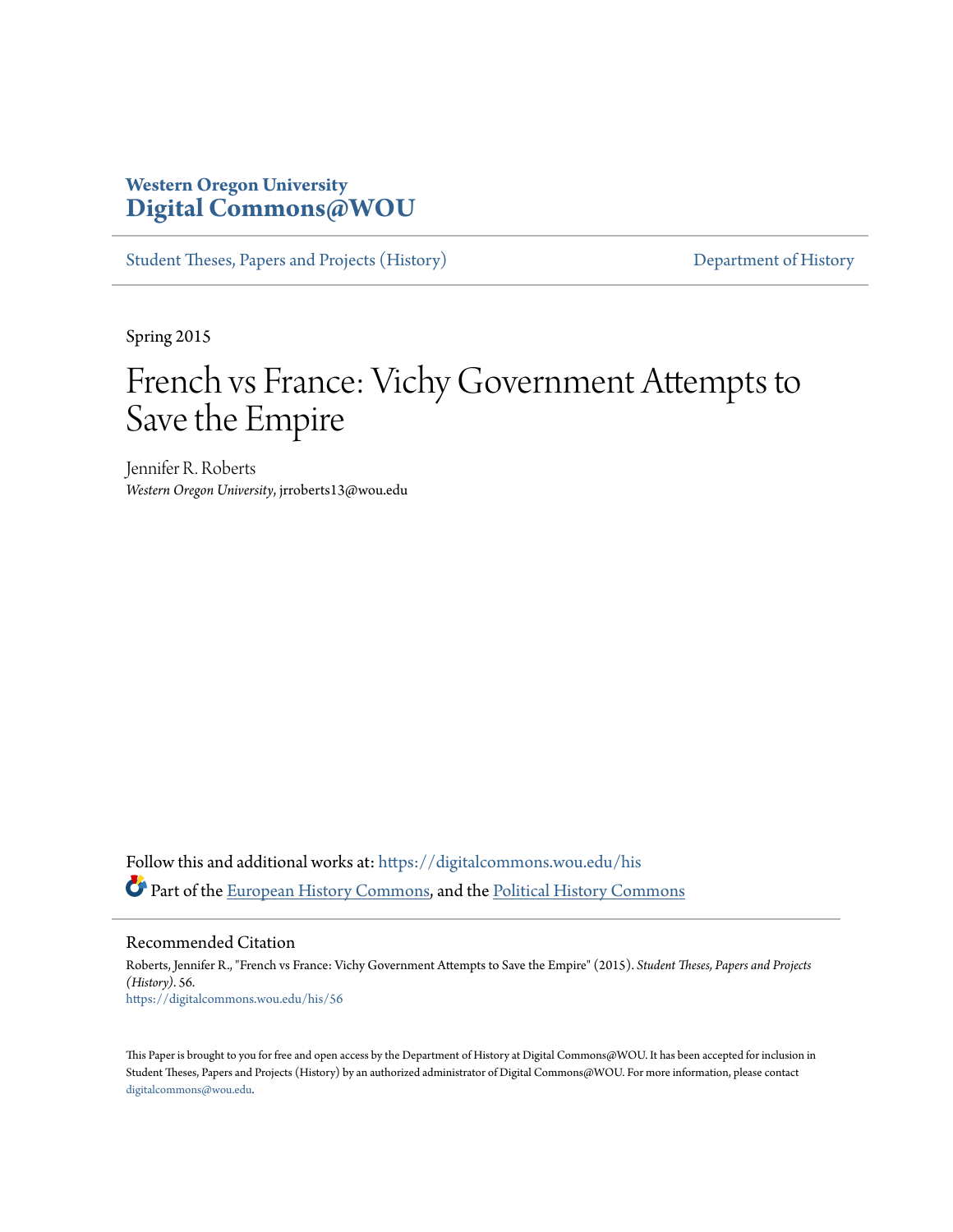French vs France: Vichy Government Attempts to Save the Empire

By: Jennifer Roberts

Senior Seminar: Hst 499 Professor John Rector Western Oregon University May 28, 2015 Readers Professor Patricia Goldsworthy-Bishop Professor David Doellinger Copyright © Jennifer Roberts, 2015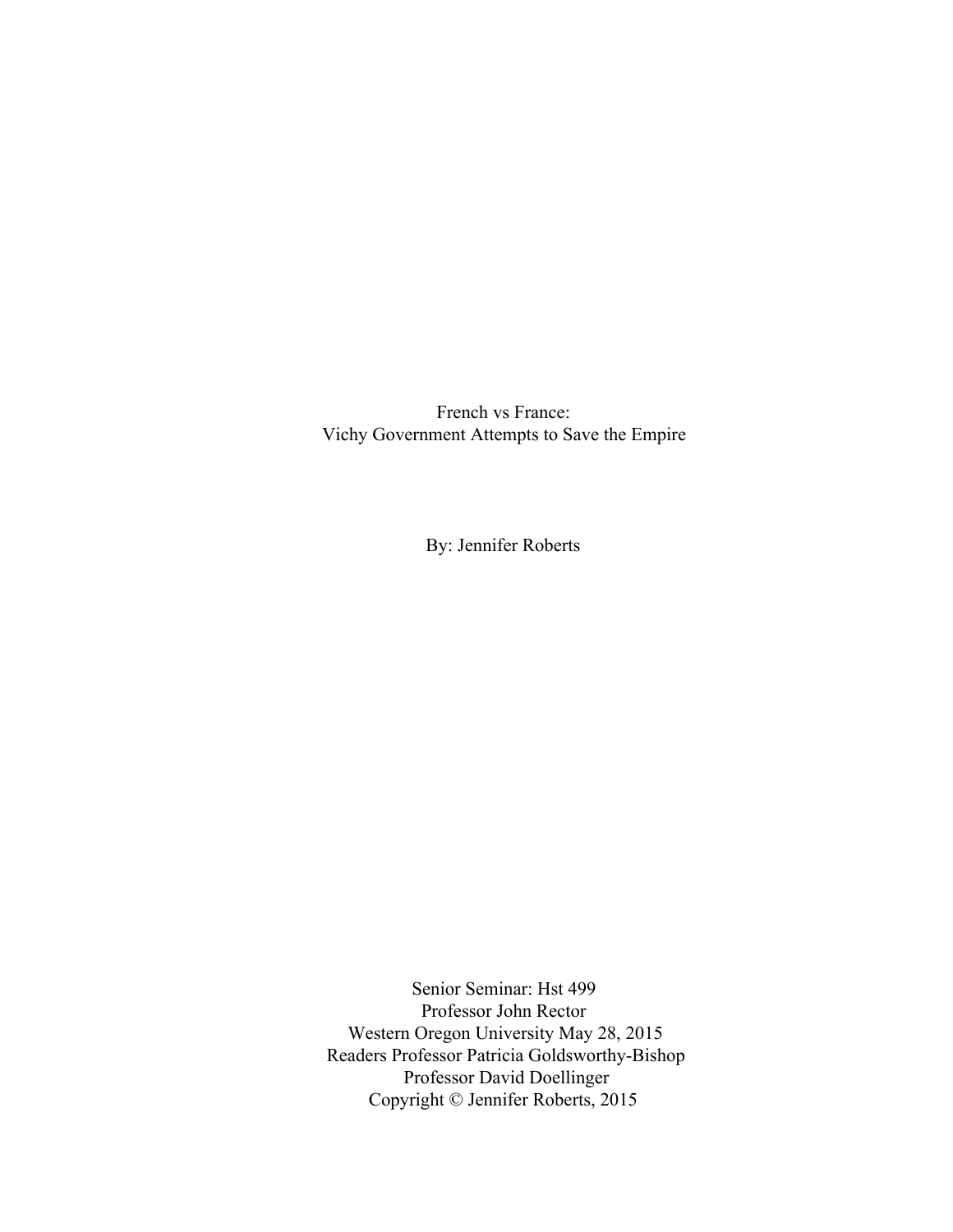England and France are just a few of the world powers deeply involved in maintaining and continuing colonization in the twentieth century. Even after World War I, which scholars point to as a breakdown in colonization, imperialism remained relatively strong in these European powers. As the world was thrust into a new war, colonialism would face more challenges in both the political and economic sphere. A complete transformation would be made from the efforts of self determination around the world by both indigenous people and those who sympathize with their plight. The different changes sprouting in the colonies were created and understood based on the Imperial policies of the European power ruling them.

Political specialists see the affect that World War II had on decolonization for the French Empire as the occupation and surrender of three-fifths of the European France, also known as the metropole. National sentiment developed within the colonies by the French State policies is often overlooked as a major cause of decolonization. The analysis of Vichy programs within the colonies, the adaptation of these policies by indigenous population for nationalistic movements, and the shift of colonial views towards the French government illuminates the way that the Vichy government pushed decolonization into the forefront of the post-war world.

By analyzing the policies and response within French Indochina and French North Africa, the French State policies creates a breeding ground for national and anti-French sentiment. French Indochina refers to the French ruled areas in Southeast Asia and French North Africa is used to refer to Algeria, Tunisia, and Morocco. The French government ruled all of these often ignoring the differences within ethnic groups in the areas. By ignoring ethnic differences a national identity that transcended ethnic ideals is harvested. While some ethnic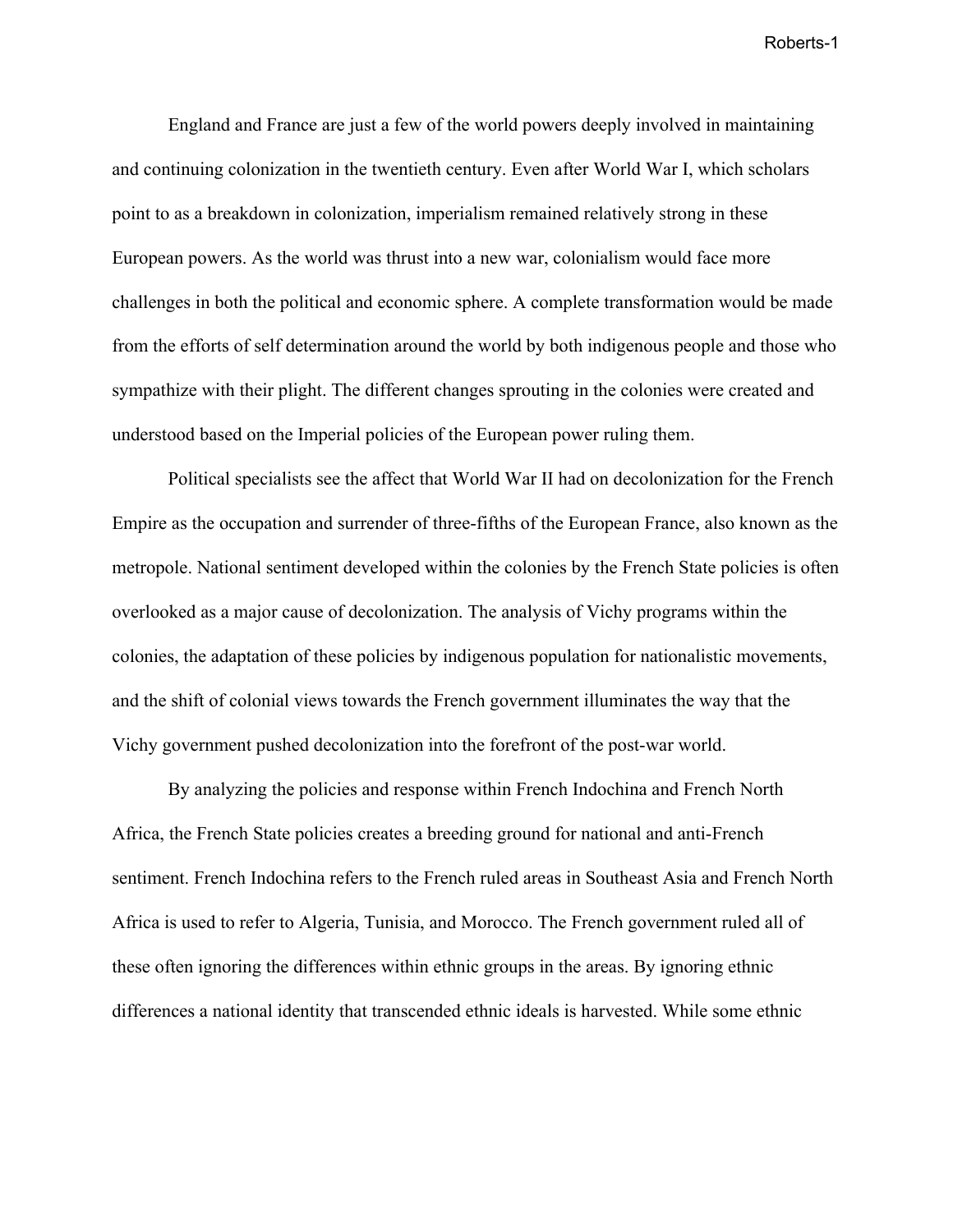differences were looked at, such as Berber or non-Berber others were ignored or taken for granted, making a hegemonic place for many to call for nationalism.

One of the linchpins to destroying the French Empire would be the French State, also known as the Vichy government due to its headquarters in the southern spa town of Vichy. This government was created after the Fall of France to the German blitzkrieg, where the National Assembly voted to have war veteran and Lion of Verdun Henri Philippe Pétain become the marshal of the French State. In July of 1940 he became the Chief of the French State gaining dictator like power.<sup>1</sup> This state was to be a 'neutral' government, not taking active part in the war, which collaborated with the German Third Reich to keep control of the French Empire. A second French 'government', Free France, attempted to counter the power and control of the Empire. Headed by Charles de Gaulle in London, Free France worked with the allied forces after the fall of France until the end of the war. Both of these groups goals were to maintain colonial authority and the resources that they provided. Vichy interaction in the colonies with Free France pressures helped to develop policies to maintain colonist support.

Vichy policies directed towards French colonist constantly pushed for French nationalism. The groundwork Vichy policies laid in freeing these colonies from subjugation is the antithesis of what government officials had planned. Indigenous people developed and maintained a local nationalism out of the Vichy policies created for the colonies. Though decolonization would not come in some areas for over a decade, local nationalism became the call to arms in the French colonies. The ability for Vichy policy to create and promote national

<sup>&</sup>lt;sup>1</sup> Walter Consuelo Langsam, *Historic Documents of World War II*, Princeton: D. Van Nostrand Company, Inc. 1958, 45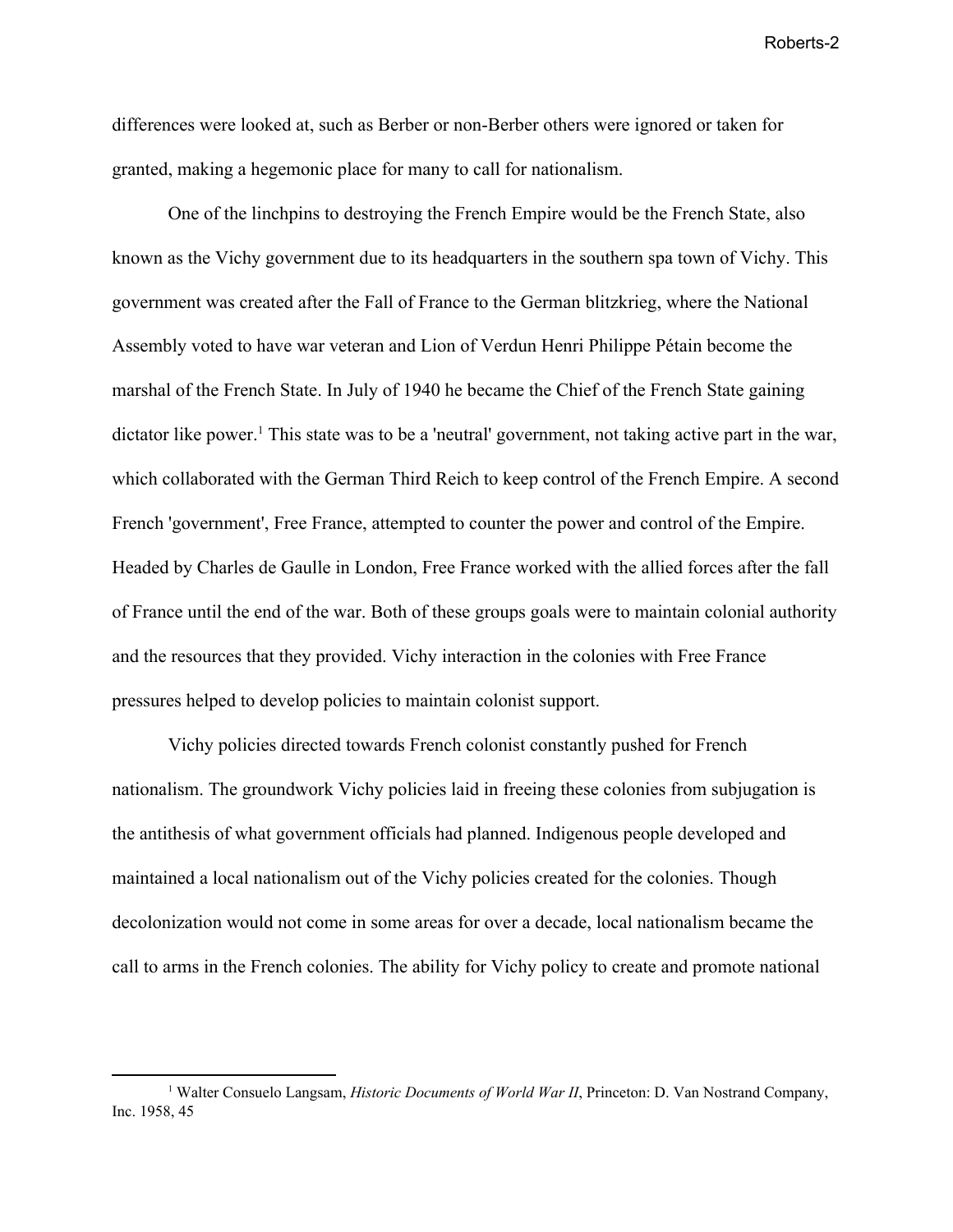identity and alienate the indigenous people in the colonies would be the lasting effect of the racially charged doctrine that Pétain would create.

Some of the earliest writings pertaining to the end of the French Empire focused solely on the influence of wars. The heavy reliance upon colonial soldiers in the trenches of World War I eroded the strength of colonization.The immense number of casualties from World War I decreased the prestige and strength of the imperial powers to properly protect and keep control of their colonial interests. Authors eventual start to look at World War II and how not only war affected ideas but people. Robert Aron's book *The Vichy Regime 1940-44* illuminates how Vichy policy strengthened nationalism in the metropole. Aron gives little to contribute to the idea of decolonization but his analysis of the mindset of Metropolitan France helps to support many authors narratives of colonial disillusionment.<sup>2</sup> Though much of this disillusionment will take years to be the sole focus for authors, this work is the foundation of understanding how important the metropole will be in decolonization.

Another way war seems to be a leader in the road for decolonization was the promotion of the racial divide between Europeans and non-Europeans. In *Pan-Africanism and Nationalism in West Africa 1900-1945,* Langley enlightens readers on the presence of nationalism in West Africa, and how it adapted and changed due to the wars and fall of France. the 'destruction' of the French Republic by the Vichy Government created a disillusionment of European supremacy within African colonies. Martin Thomas also analyzes the issue of European supremacy. His book *The French Empire at War 1940-45* delves into the fight between the two French 'governments' over the colonial properties. This argument promotes the impact of failure to

<sup>2</sup> Robert Aron, *The Vichy Regime 1940-44*. New York: The Macmillan Company, 1958.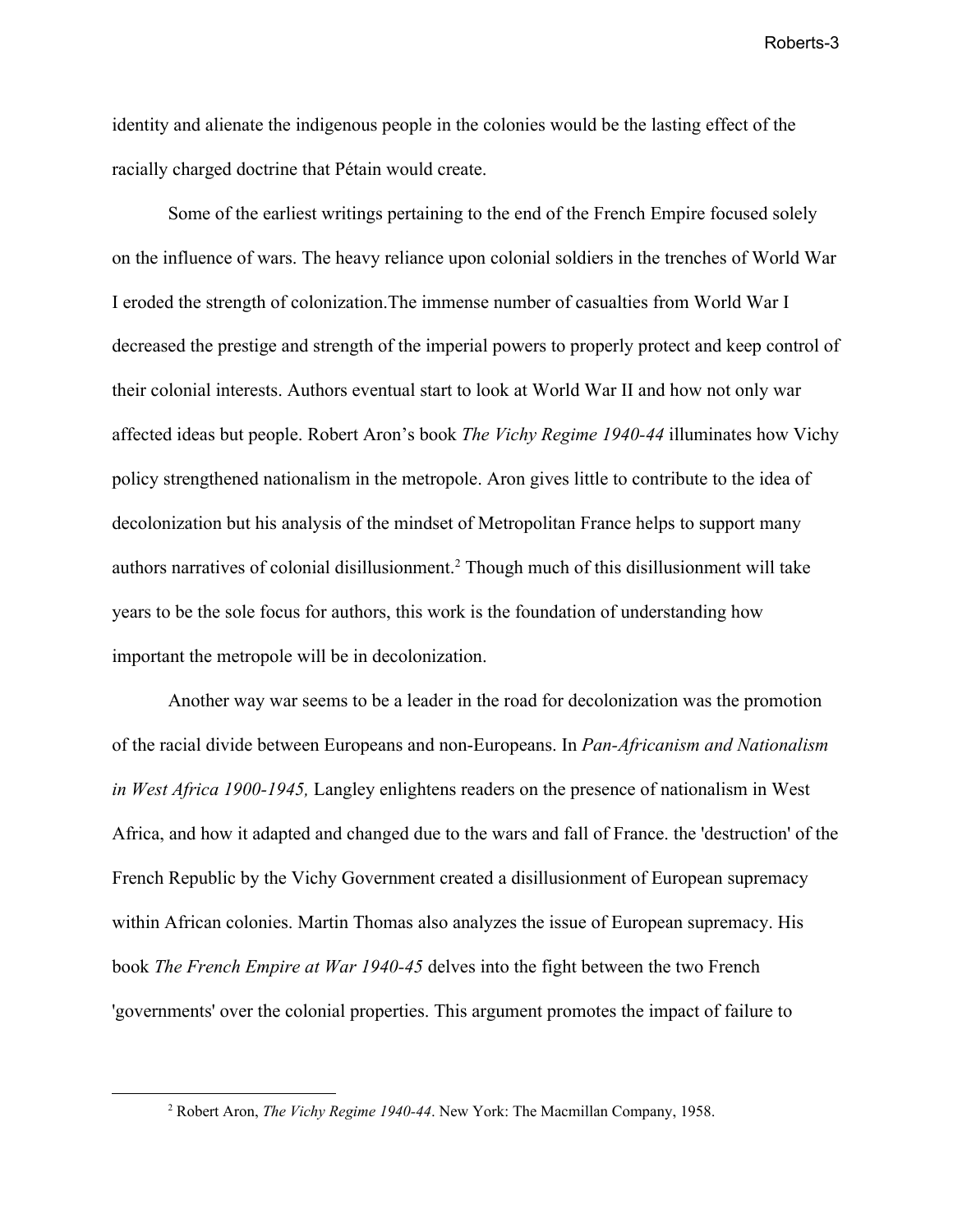protect on the French image, and expanded the weight of Vichy government as an actor in decolonization. By analyzing the strengths and weaknesses of these two French governments, colonized people evaluated the flaws of their European 'overlords'.

K.H. Adler wrote an article in 2000 that places Vichy policy in metropolitan history. Adler maps the importance of the Vichy government at home creating an image of the impact the Vichy government would have. This gives a unique identity to the French State, disputing claims that Vichy Government was just the lap dog of the Third Reich. Many authors have said that Vichy regime's colonial policies were a continuation upon previous leadership, taking away the impact this government would truly have. By creating a more solid image of Vichy rule Adler ends up promoting the evaluation of the Vichy government's lasting impact a turning point in the field of French decolonization.

As colonies gained their freedom, scholars looked at the way in which people called for their rights. Langley along with many other authors in the new millennium took similar stances within the category of writing about colonial realizations and coping mechanisms. Ruth Ginio focuses primarily on French West Africa and its hardships, struggles, and relationship with metropolitan France. Her comprehensive focus on this large French colony opened up the voices of West Africans in many ways. Her initial articles on the subject would pave the way for others to focus on individual colonies or people as a smaller bit of the big picture issue of decolonization and the destruction of the French empire. People such as William Hitchcock, who wrote an article on Pierre Bisson, the colonial general in AOF from 1940-1942, and his impact upon ruling West Africa and colonization during the Vichy regime's power illuminate the impact the Vichy governors had upon colonial rule.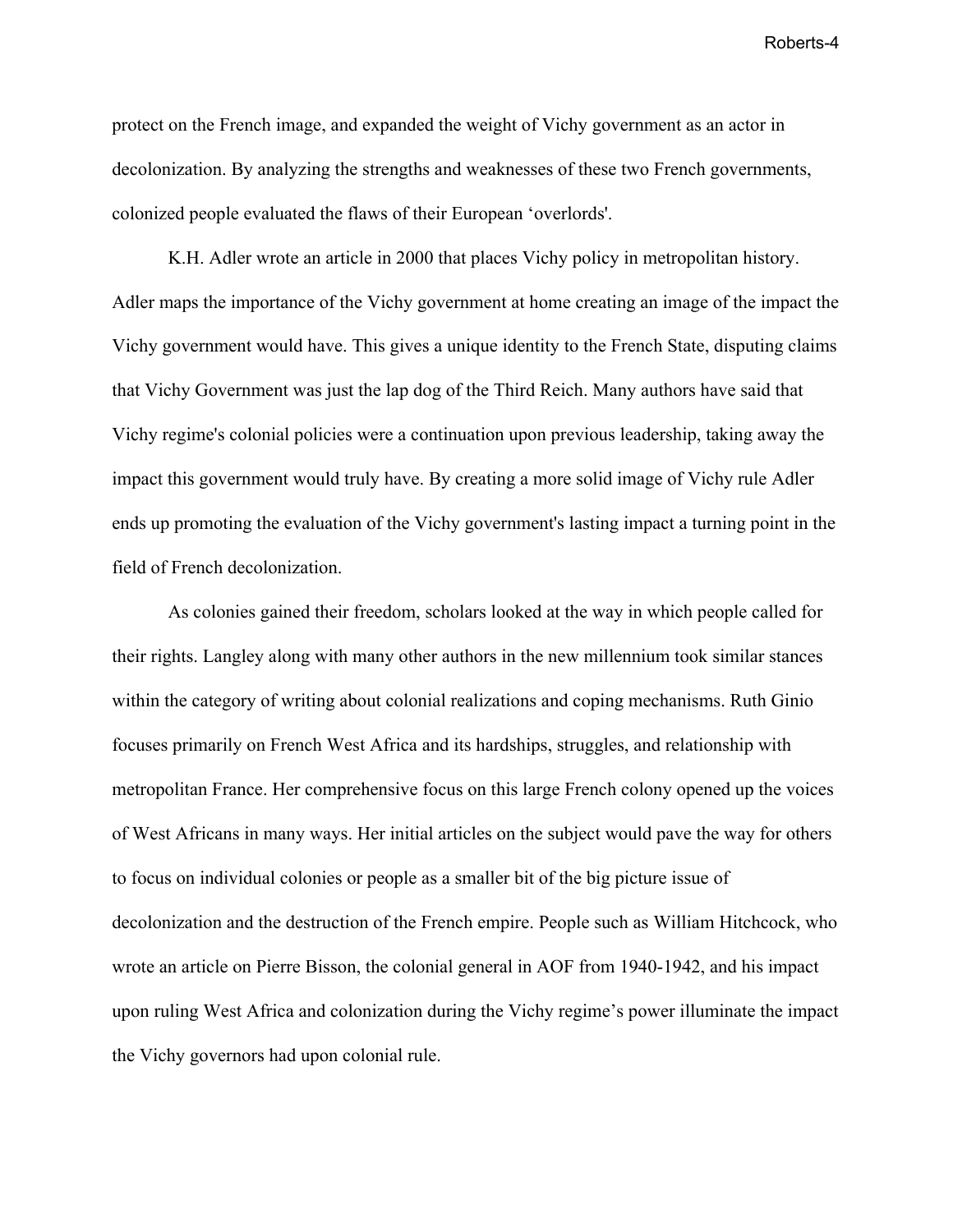Another author who opens the door on focus of specific colonies wrote a book on three. Eric Jennings' *Vichy in the Tropics* focuses on Madagascar, Guadeloupe, and Indochina in the French colonies and how Vichy colonialism broke the colonial mold. Jennings tackles the ideas of World War I and II as strong proponents for decolonization. He denotes that historians looked at it broadly, ignoring the changes in French colonial ideology, and promoting the weak European argument.<sup>3</sup> He also imparts the knowledge of how Vichy rule and Popular Front ideology transformed the culture in French Indochina. The impact of assimilation to French culture on the part of the Popular Front, while Vichy promoted traditional values transformed Frenchness. This cultural shift can be seen as a major factor in the rebellion within Indochina. The importance of colonial ideology and the shift during Vichy regime is also commented on by another author who focuses on West Africa. Genova's *Colonial Ambivalence, Cultural Authenticity, and the Limitations of Mimicry in French-Ruled West Africa, 1914-1956* gives insight into West African culture and the impact of French culture in the colony. This book along with Ginio's *French Colonialism Unmasked* help to give an informed and strong picture of the impact of French, including Vichy, governmental policies and social commentaries upon French West Africa.

This idea that cultural and economic factors before the war, mixed with Vichy ideology and policy could lead to a cocktail of rebellion and revolution is one that Thomas Martin will also write on. His article *European Crisis, Colonial Crisis? Signs of Fracture in the French Empire from Munich to the Outbreak of War* promotes the importance of pre-war factors that created fissures in the empire. Examining the strong relationship between metropole and colonial

<sup>3</sup> Eric Thomas Jennings, *Vichy in the Tropics: Pétain's National Revolution in Madagascar, Guadeloupe, and Indochina, 1940-1944*. Stanford, California: Stanford University Press, 2001, 2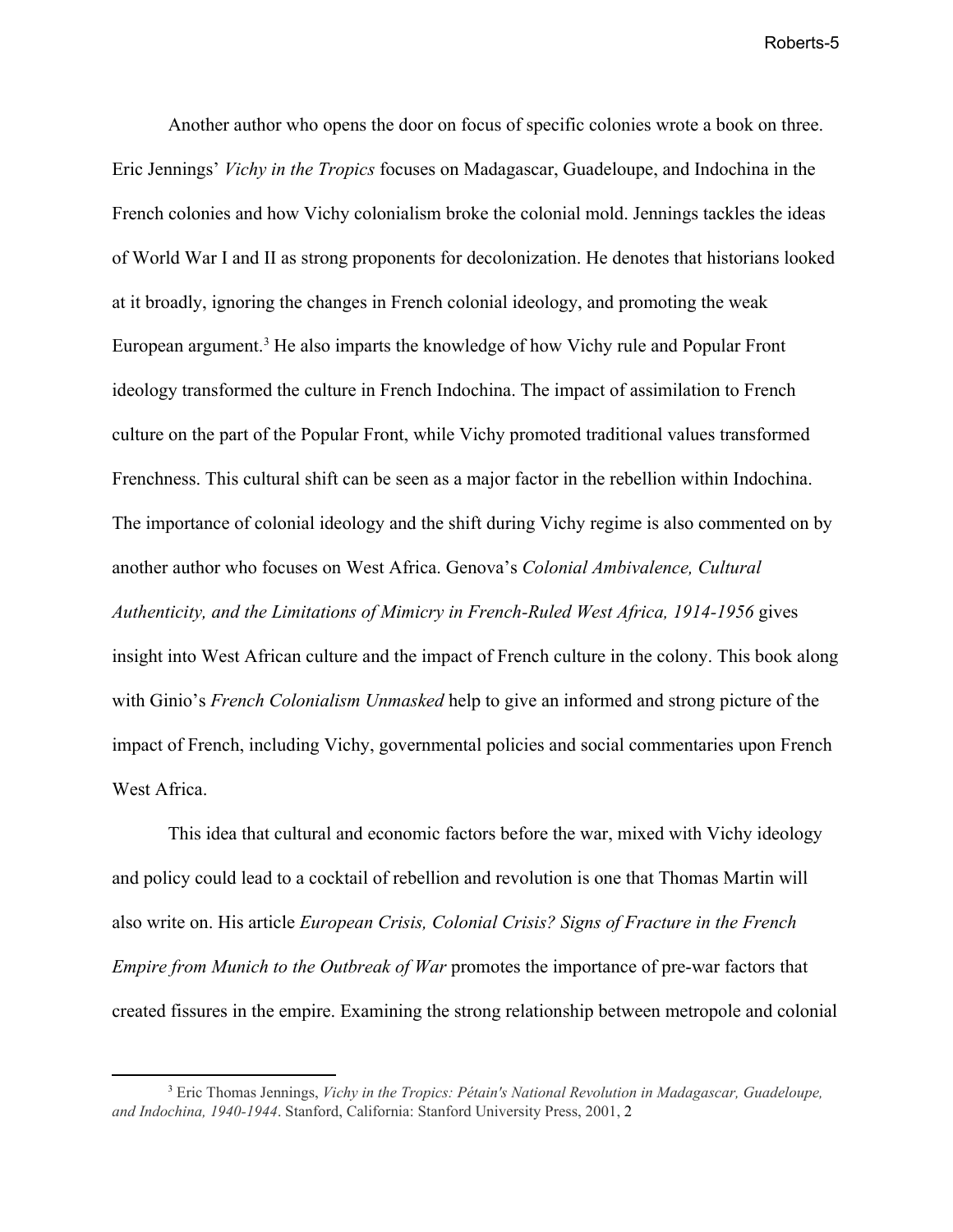France, illuminates the strength and weaknesses of the Empire. Martin's focus on the impact of economics upon decolonization in conjunction with political harshness creates a foundation of insight into the challenges the Vichy government would face at its inception. This basic understanding of political survival helps to illuminate the impact that this short term government would have long term on the French Empire.

The most recent author who has made a tangential comment on decolonization is an author who chose to analyze French World War II combat films. *"Revenant(s) de Guerre?" Spectres of Decolonization in the French Second World War Combat Films* by Rachel Langford is not written for the historical community but for the film community. Her focus on the images of decolonization that show up in World War II films allows for a critique of French silences about decolonization. The social stigmas around it create barriers within the artistic field that are still being left alone. She analyzes *la France resistante*, *Week-end a Zuydcoote, Un taxi pour Tobrouk, and Les Morfalous*, all films focusing on France during World War II.<sup>4</sup> Her analysis informs on how the field has been approached and steps that need to be taken to help promote the understanding and importance of decolonization and the fall of Imperial Europe. The silences in these films she focuses on helps to see the connections that the French people saw between World War II and the Algerian War for independence. These connections allow for a greater understanding of Vichy actions along with reactions by the French people.

All of these authors have added work to the field of French decolonization. At first the scholarship shows the fallibility of European powers as the initial reasonings for the fall of the empire. Slowly the field adapts to the ideas of governmental policy and the extremity and

<sup>4</sup> Rachel Langford. "*"Revenant(s) De Guerre?*" Spectres of Decolonization in the French Second World War Combat Film." *French Studies* LXVII, no. 3 (2013): 362. Accessed March 10, 2015. http://fs.oxfordjournals.org/.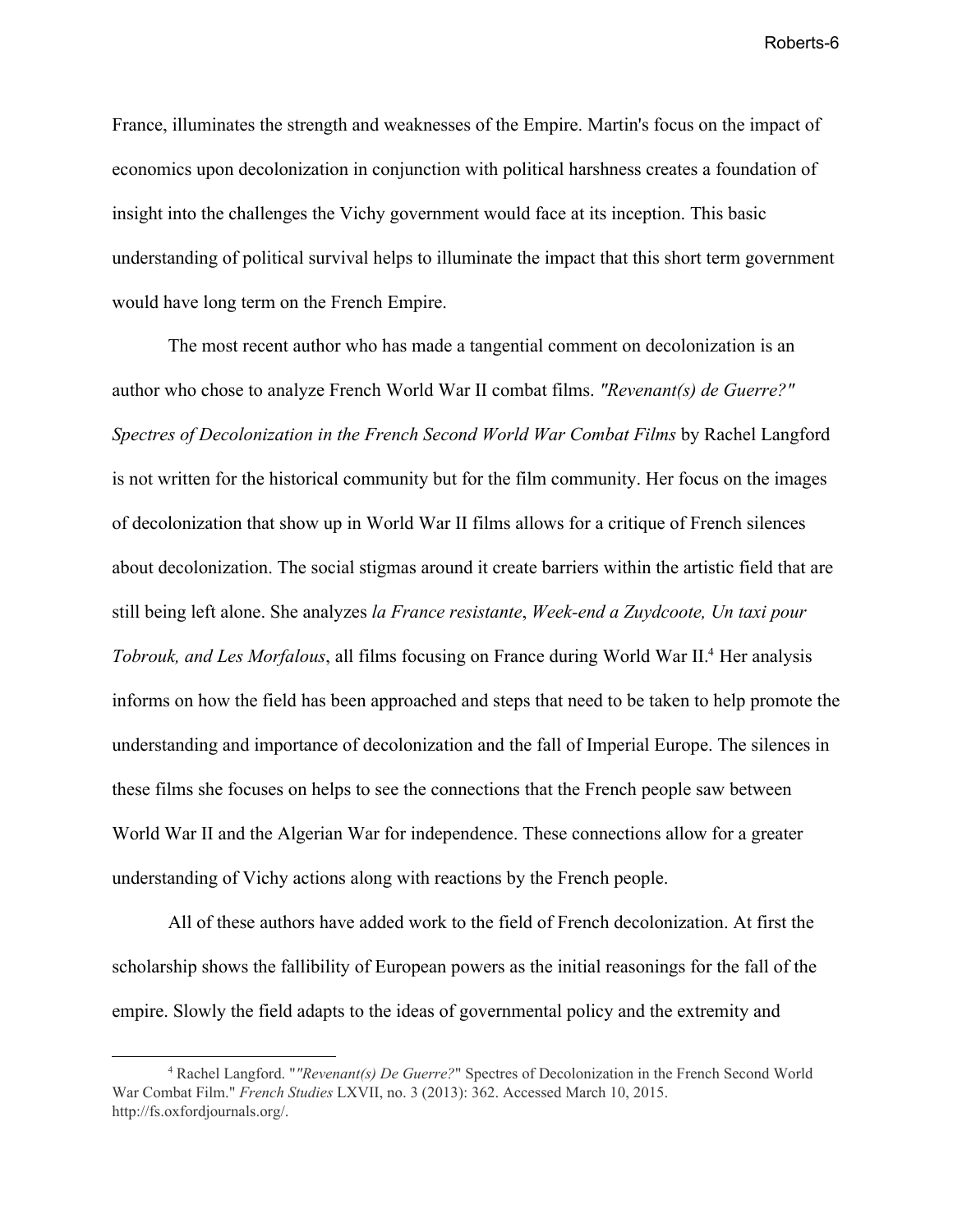culmination of Vichy doctrine within the colonies as a call for independence. Jennings and Gunio exploration of nationalism as a catalyst allow this paper to jump from and elaborate on the overarching themes of Vichy leadership and diverge by looking French citizenship and Frenchness as part of that cry for nationalism.

The primary sources that will be analyzed to help the understanding of the development of nationalism through policy are mostly translated. Correspondence to and from De Gaulle, legal documents from the Vichy government, along with a few articles written during the war will be the main types of documents. Also documents written by anti-French politicians such as Ho Chi Minh will also make an appearance. Writings from indigenous people also find a home and help to show the understanding of where Vichy fit in the French identity. These primary sources create a clear picture of the impact that France and the idea of being French had on the mindset of all people in the French Empire. This issue of identity is not unique to the World War II setting in France, but it is one of the most vivid and extreme examples harking back to the French Revolution for inspiration and applicability.

A regional analysis illustrates how the indigenous population both interpreted and reacted to Vichy Policy. This shows how Vichy ideology unintentionally promoted and allowed for decolonization due to its focus on French nationalism, racial disparity, and 'return to a better time' sentiment. By starting with French Indochina and then moving to North Africa, the policies created and the relationship between the French colonists and indigenous people show a growth in local nationalism leading to decolonization. The interpretation of Vichy policies by indigenous people that created local nationalism and anti-French sentiment prompted and supplied the fuel for the decolonization wildfire in the French Empire.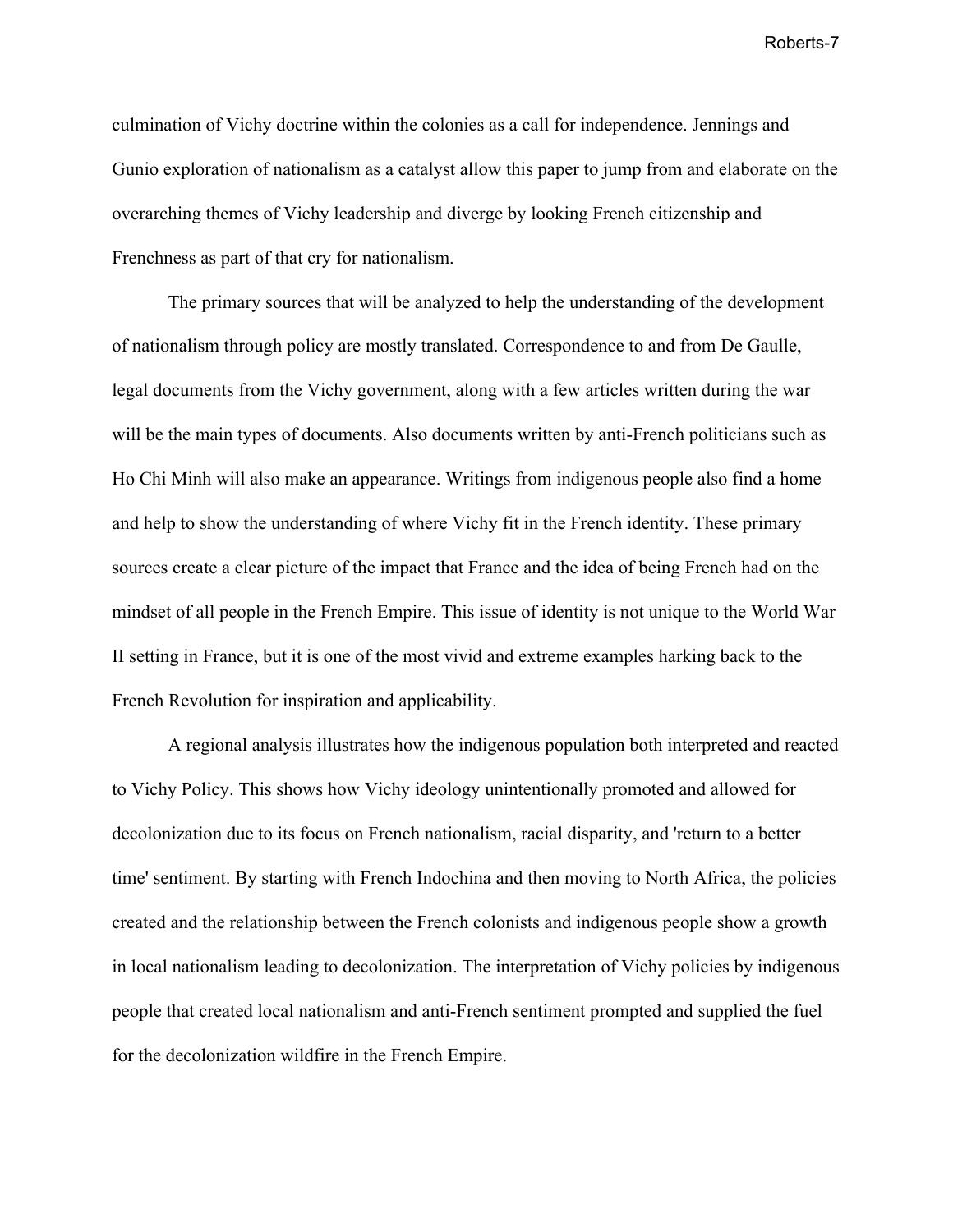#### **French Indochina**

Some of the strongest and most immediate backlashes to Vichy politics can be seen in French Indochina. This region was occupied by Japan when the Vichy government came to power. This occupation gave a similarity between people in Indochina and their French counterparts in the metropole. Some of the first programs that the Vichy government implemented in the metropole were youth groups that focus on youth participation, nationalism, and traditional roles of citizens. The organization *Chantiers de Jeunesse* was one of the most impactful of the youth groups in the metropole.<sup>5</sup> this group was created in Indochina just after the beginning of World War II. Lead by military authorities, this group helped to promote French pride and the importance of physical labor as a return to a strong France. The political strife within the metropole was being combated by youth groups that promoted nationalistic tendencies. Pétain, using other military leaders, pushed militaristic educational programs at home and abroad.<sup>6</sup> The first implementation of promoting ideas at home along with abroad was the exportation of these military lead youth groups. The ideas that held soldiers to their cause and promoted the ability to follow without question, were now being taught to the youth across the empire.

Militaristic ideas were being taught within the context of Pétain's new catch phrase. By taking the traditional phrase of the French Revolution '*Liberté, égalité, fraternité*' and transforming it into '*Travail, famille, patrie',* he pulls from the history of France to create an identity more focused on tradition than equality. People often translate the phrase '*Travail, famille, patrie'* as 'family, tradition, and fatherland', while some translate it as 'family, tradition,

<sup>5</sup> Anne Raffin. *Youth Mobilization in Vichy Indochina and its Legacies 1940-1970*. Lanham: Lexington Books, 2005, 21

<sup>6</sup> Raffin, Youth 20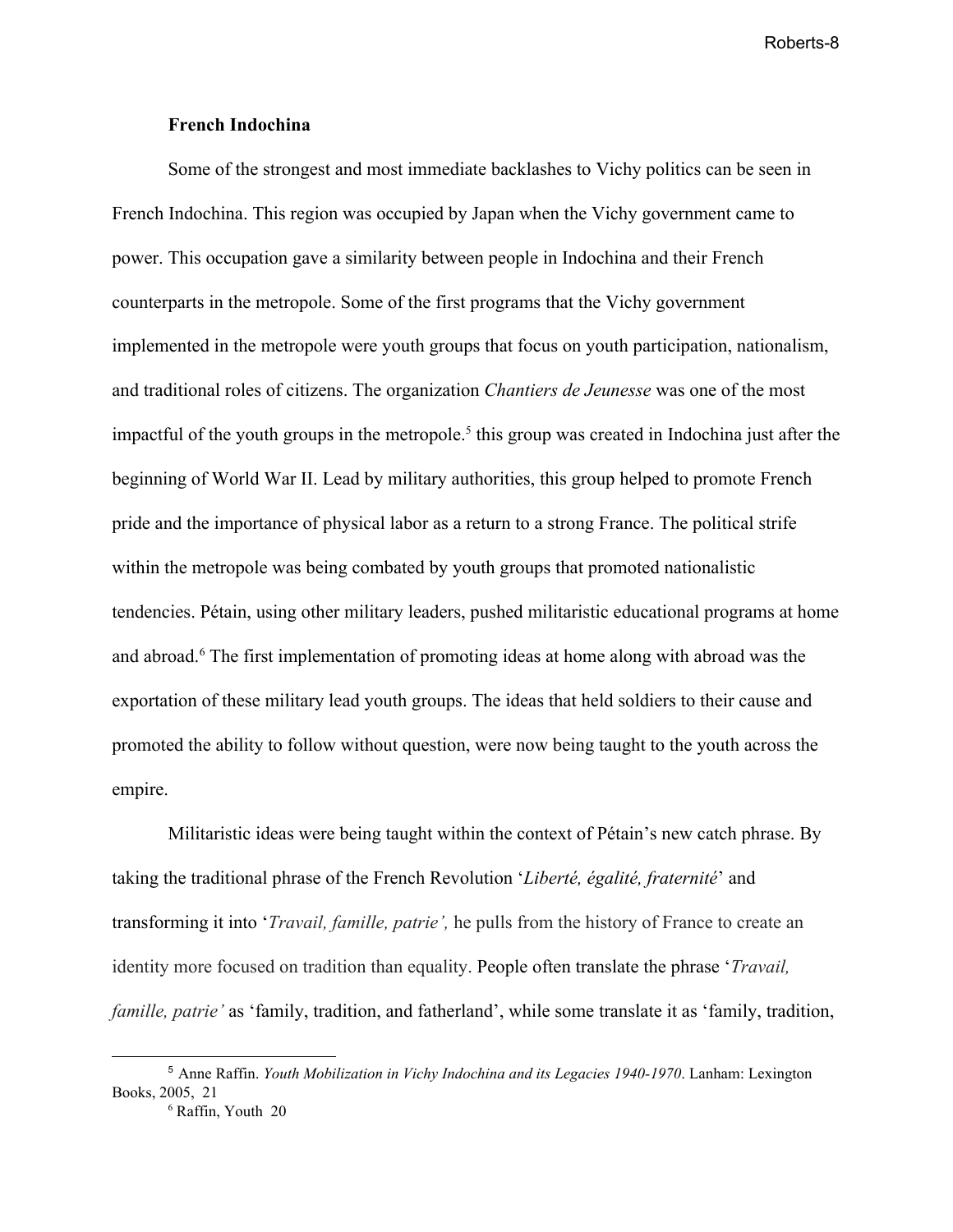and homeland'. The importance of homeland promotes an idea of where one lives is meaningful. In the colonies, the idea of "homeland" recalls indigenous land not the metropole. This idea of fatherland would be adapted by Ho Chi Minh, leader of the Vietnamese communists and political activist that would declare independence for Vietnam at the end of the war. In the Declaration of Independence he even reminds the French that they have "violated our Fatherland and oppressed our fellow citizens."<sup>7</sup> He calls out French rule by using the terminology that perpetuated colonialism to destroy it. Both give headway to the idea of land and where one was born as being key to understanding the French way of life. Pétain used the notion of Frenchness at home to help inspire those under German role that persevering and believing in the French identity was key to imperial success.

An adverse reaction would be the effect in the colonies. As many military leaders became educational leaders in the colonies, the idea of nationalism became a keystone of education.<sup>8</sup> The idea of Europe being maintained by a strong Germany was on the minds of many Vichy leaders. To stop the germanization of the colonies, Vichy leaders often pushed for colonial identities to mirror that of the metropole. This constant look at a post-war world drove much of Vichy policy. The focus on maintaining a strong empire was pivotal in Vichy decisions, because the only way for them to stay relevant in the new world would be through imperial strength.

The importance of military life in maintaining a strong national identity would be the driving force of many policies. While in the Third Republic militarism had been frowned upon and weeded out, Vichy regime promoted and empowered all of the branches of the military.<sup>9</sup> The

<sup>7</sup> Ho Chi Minh, "Declaration of Independence of the Democratic Republic of Vietnam, " *Selected* Writings (Hanoi: Foreign Languages Publishing House, 1977), pp. 5356 on Fordham Modern History Sourcebook

<sup>8</sup> Raffin, Youth, 21

 $<sup>9</sup>$  Ibid., 26</sup>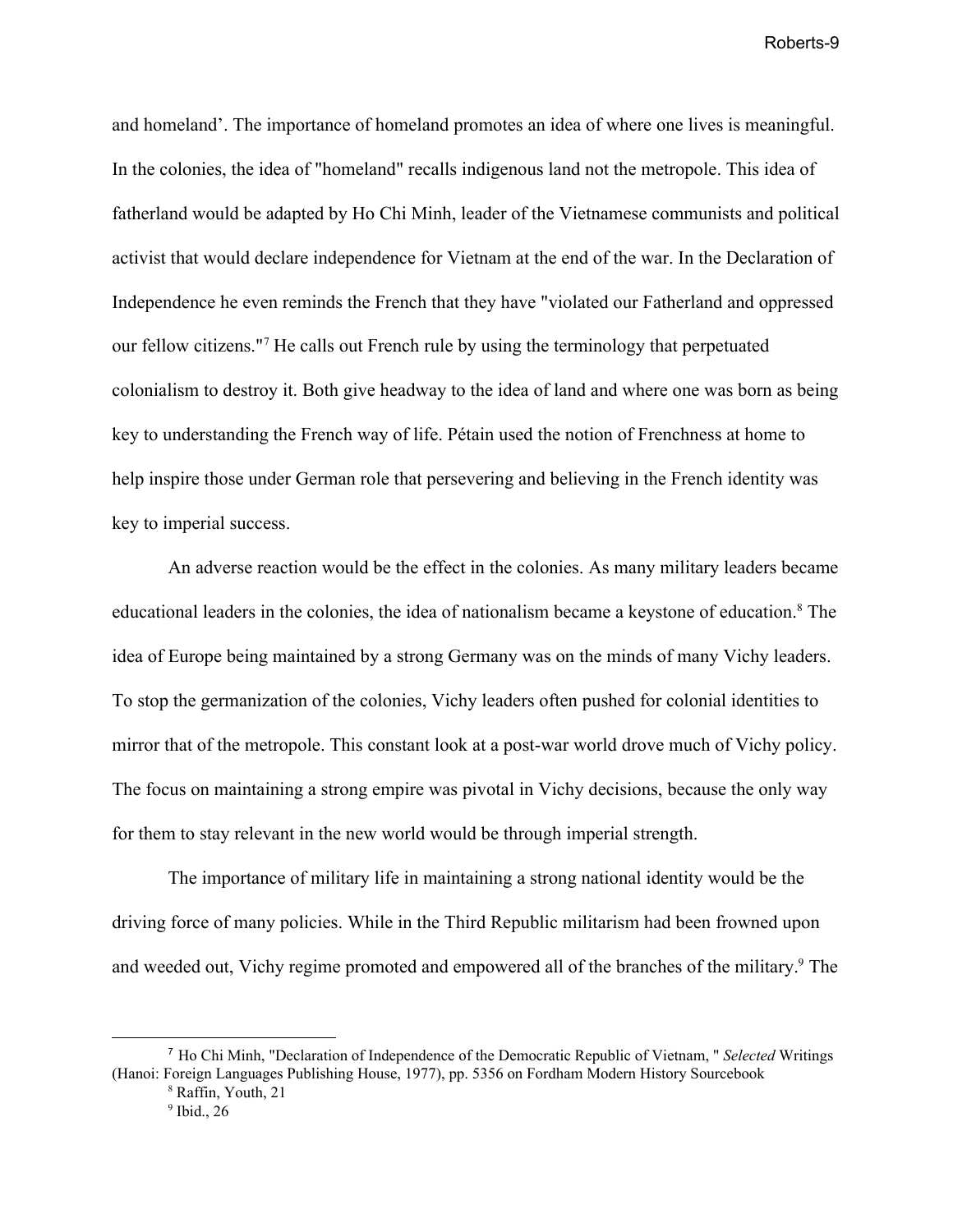blatant importance of military leaders was seen in Pétain's choice of administrators for the colonies: "Admiral Jean Decoux was appointed governor-general in Indochina and Navy Captain Maurice Ducoroy was the general commissioner for Physical Education, Sports, and Youth" in Indochina.<sup>10</sup> The numerous occasions of military, specifically naval officials placed into authoritative positions within Indochina was a continuation of the importance of militarism, with the emphasis on the one branch that maintained the most prestige after the occupation of France.  $<sup>11</sup>$  The navy was not marred by the loss of Paris, because there a sea battle never took place.</sup> Their inability to contribute to the fight meant that it was not their fault that the capital was lost.

The navy had a large role in the creation of French Indochina. The fact that Indochina was pieced together as a colony, initially parts being obtained as early as 1859 and spent almost thirty years acquiring control over the whole area, gave a long history of having French military personnel within the borders.<sup>12</sup> The gradual addition of lands to French control also gave specific areas the constant presence and dominance of French military as a generational acceptance. This militarism lead to many strong pushes for youth involvement in many unique spheres. The ambition of many of the nationalistic groups to create youth support, along with French groups wanting to maintain their imperial authority, created an additional struggle for power between Vichy government and an opposing force. The importance of gaining youth support is something that all facets of political and economic arenas understood and tried to monopolize. Some of the first groups in Indochina were religious organizations looking to convert children.

The multitude of groups vying for the land within French control created a large division between types of nationalist groups. The Franco-Siamese pacts dealing with some of the Siamese

<sup>&</sup>lt;sup>10</sup> Raffin, Youth., 40

 $11$  Ibid., 41

 $12$  Ibid., 36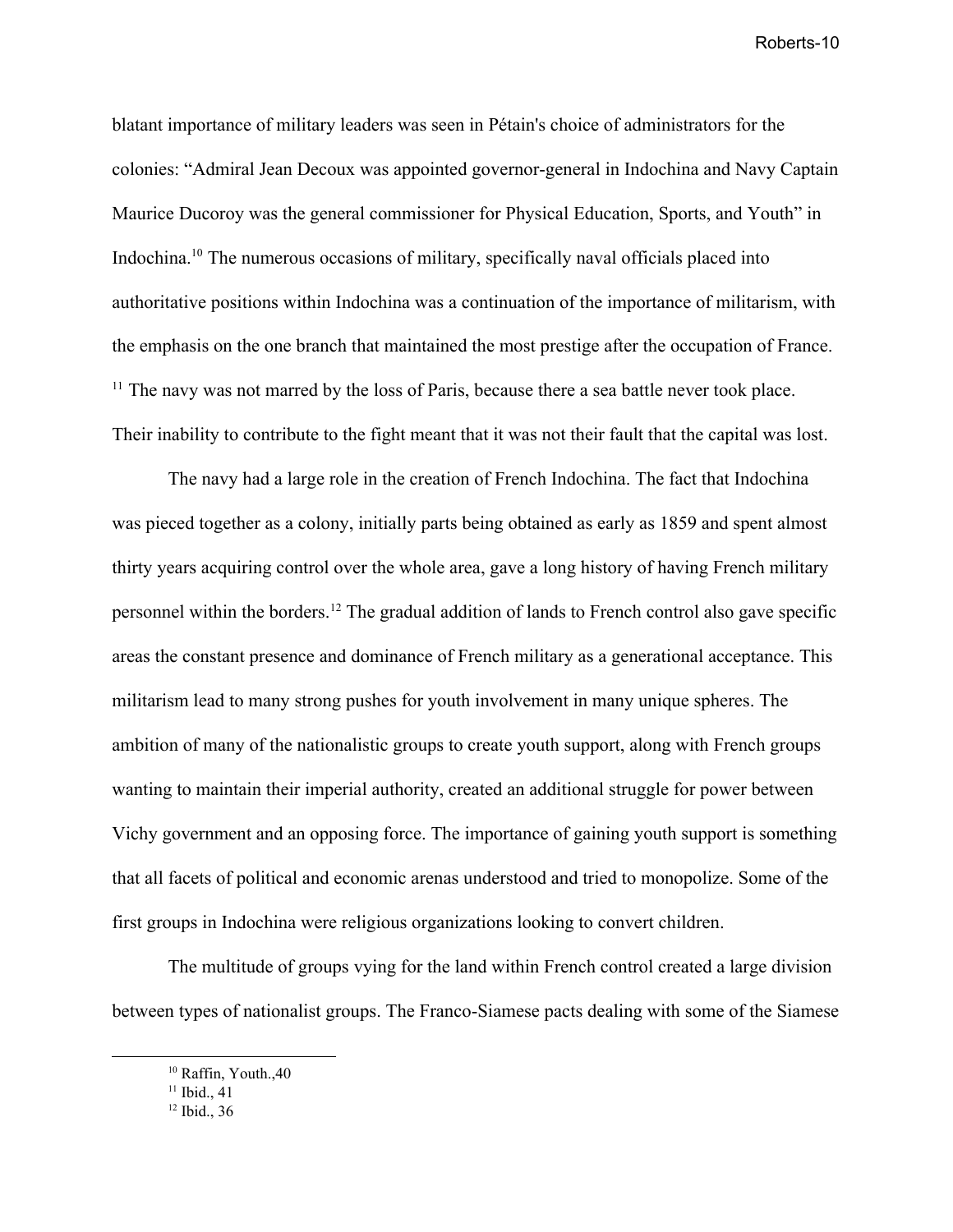claims to annex parts of Indochina was put into the waste bucket with the Fall of France and the creation of the Vichy Regime.<sup>13</sup> The inability of the Vichy regime to maintain the treaties and respect of the French Empire would be a major rallying point for local ethnic groups, communist groups, and outside ethnic groups who had their eyes set on the lands of Indochina. These groups viewed the fall of France as an inability of France to protect itself or its people. This gave rise to many of the areas which were taken by force into the French Empire to rebel and call for freedom.<sup>14</sup>

Japanese groups promoting 'Asia for Asians', as well as Vietnamese religious and nationalist groups created and maintained youth programs along with creating propaganda to promote resistance of the European intercession.<sup>15</sup> The works of Japanese propaganda were distributed in Indochina promoted the imagery of many unique Asians working together against imperialists. This adaptation of Vichy and French youth groups both by creating their own versions and taking over the French groups promoted national pride as opposed to imperial pride and French acceptance was one of the downfalls of Vichy policy. These religious groups were also met by political groups. Ho Chi Minh and the Viet Minh would also use youth and idealism to promote communism and a freedom from French and Japanese oppression.

With '*patrie*' creating a distinction between Imperial authority and indigenous authority that was kept in place over the time of colonization by promoting father or homeland, the downfall of dual administrative network which operated within much of the French colonial environment within Indochina showed an idealization of local rule.<sup>16</sup> In many French colonies

<sup>13</sup>Adrienne Doris Hytier. *Two Years of French Foreign Policy Vichy 1940-1942.* France, 1958. 209

<sup>&</sup>lt;sup>14</sup>Hytier, Two Years, 211

<sup>&</sup>lt;sup>15</sup> Raffin, Youth, 45-50

<sup>16</sup> Ibid., 38,41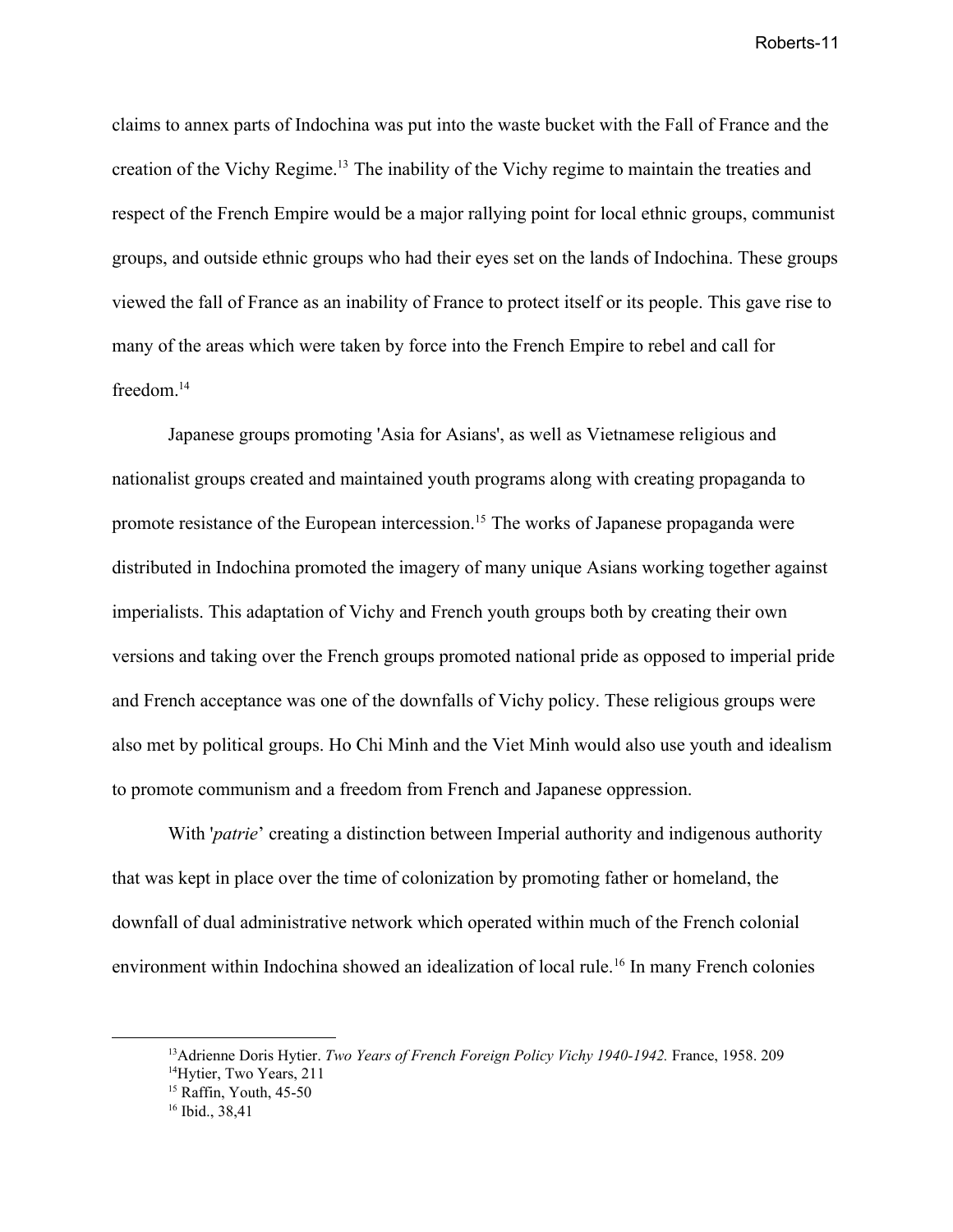the French colonial government was created and maintained in conjunction with existing governmental structures. By maintaining the existing bureaucracy within the colony and adding a European checkpoint would tear at the strength of European rule. The ability for indigenous people to maintain some sense of authority would exemplify a counterpoint to European dominance. This ability to maintain control over some aspect of life allowed indigenous sentiment of self government to lie dormant throughout its time as a colony.

The realization of ability to rule gave way to the ability to be French. Since many in the colonies were not allowed to be French citizens they lost out on rights of being French. At the same time, they were a part of the French Empire so they were not considered foreigners either. This duality of not being French, but not being foreign either would create a headache for many indigenous people. A great example was when two students from Indochina attempted to get into the Ecole Coloniale, but were denied because the Ecole Coloniale specifically told the ministry of colonies that "these youth are not foreigners, but nor are they French citizens."<sup>17</sup> This only furthers the distinction between French and not French. The people in Indochina were able to see indigenous people rule themselves within the government, a renewed interest into indigenous culture and heritage, and the adaptation of Vichy policies and procedures to maintain and promote nationalism would be pivotal in their response for and eventual adaptation of independence.

While people in the Vichy Government were cross with some of the initial happenings of Japan's intervention and occupation of Indochina, they did not seem to appreciate how similar the situation was to the metropole. At the time of the fall of Paris General Georges Catroux was

<sup>&</sup>lt;sup>17</sup> Genova, Colonial Ambivalence, 186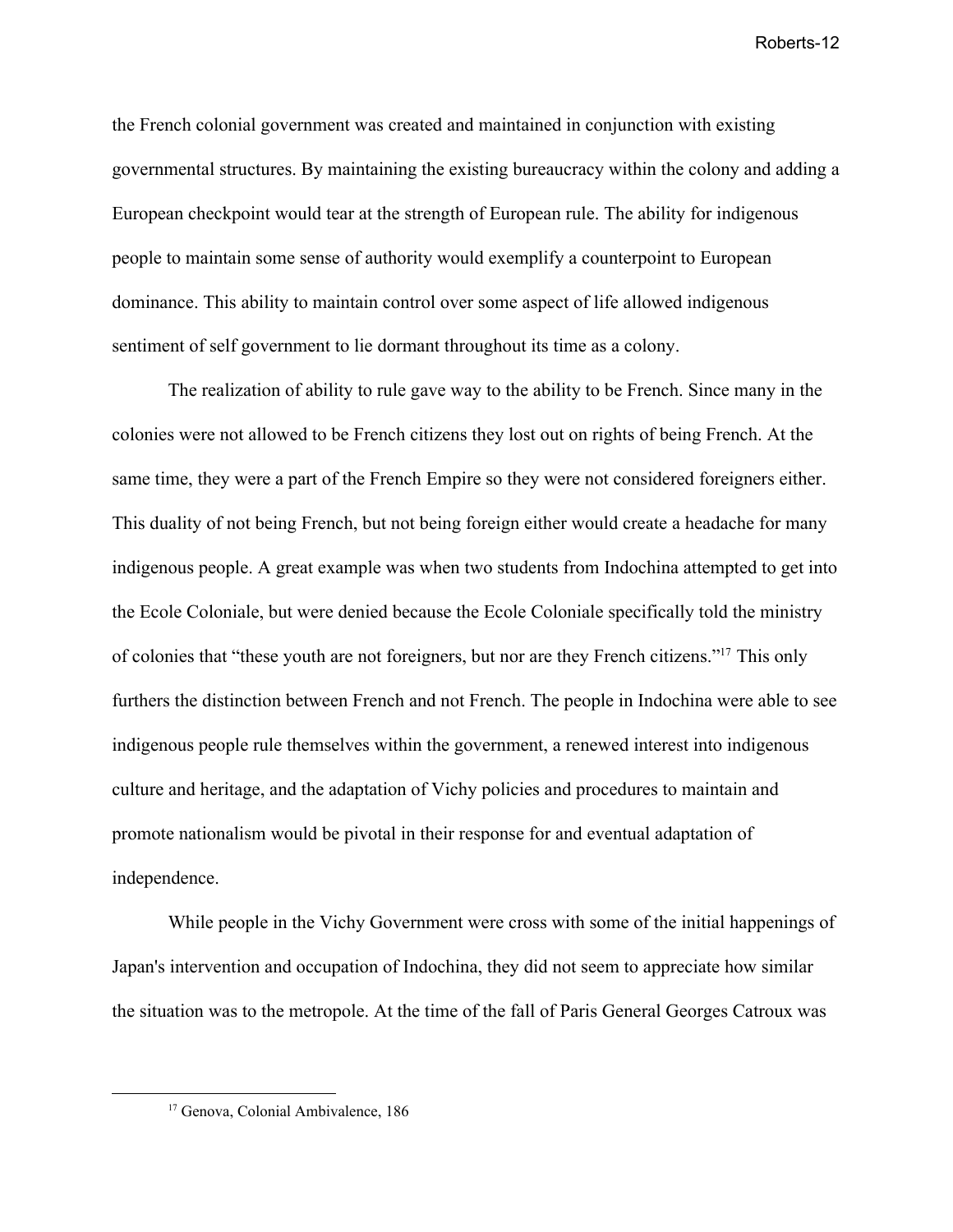the governor general of Indochina. He was instantly put between a rock and a hard place when the Japanese decided to force him into submitting to the occupation of his area and the stoppage of supporting China in its efforts against them. In a letter back to the metropole to Pétain, Catroux attempted to defend his position in allowing the Japanese army to enter and maintain troops in Indochina in a similar way that Pétain justified his actions the allies."When one is beaten, when one has few planes and little anti-aircraft defense, no submarines, one tries to keep one's property without having to fight and one negotiates. That is what I have done."<sup>18</sup> When Catroux tried to justify his actions by giving blatant and harsh views of how beaten the French were, he made the decision without consulting the government.<sup>19</sup> because he did not consult the government, Catroux weakened the Vichy government and allowed another force to vie for French authority. By using Catroux as an example, the Vichy regime showed that those who acted without consulting the metropole would be dealt with harshly. This harshness shows that even if they did the same thing, committing to collaboration and choosing to give up the fight just like Pétain, if they did not consult the chain of command they would be removed. This harshness, along with the added stress of multiple groups vying for Asian independence, caused the secession of Indochina from the French Empire at the end of the war.

Ho Chi Minh and the Viet Minh declared themselves and their fatherland free from Japanese and French rule. He constantly reminded the French that "The truth is that we have wrested our independence from the Japanese not the French."<sup>20</sup> This reminder that France had lost all semblance of leadership and control over the country. He also harks back to remind the French that the Vichy regime had violated all orders of French ideals within the colonies. He

<sup>18</sup> Hytier, Two Years, 215

 $^{19}$  Ibid., 215

<sup>20</sup> Ho Chi Minh, Vietnamese Declaration, 5356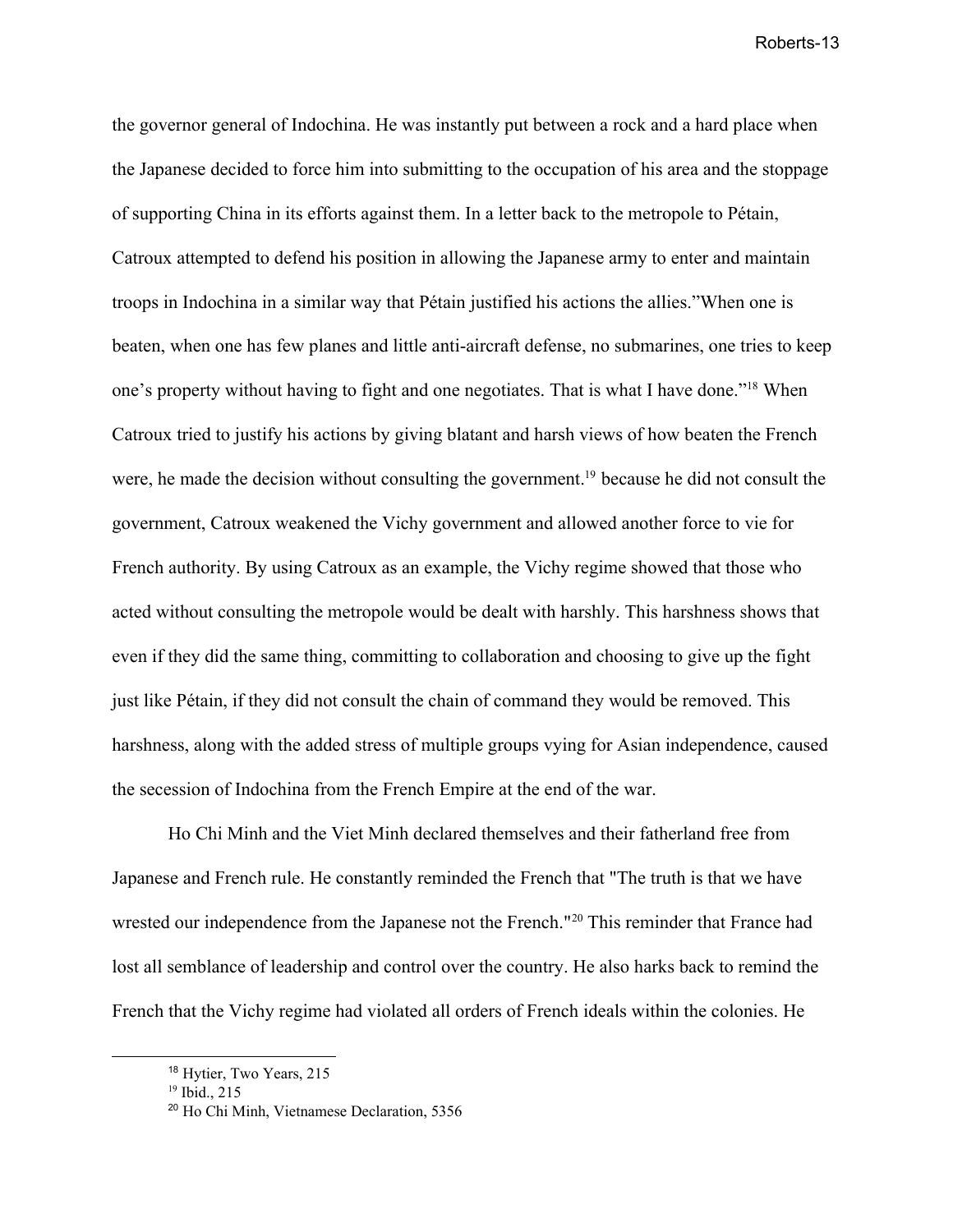proclaimed that Pétain's abuse of "the standard of Liberty, Equality, and Fraternity" was another reason for the breakaway from French abuse.<sup>21</sup> This immediate breakaway from European rule was stronger because of distance, native unrest, and nationalistic ties that tore at the fabric of the region.

#### **North Africa**

The last set of colonies that will be examined is North Africa. First the analysis of economic importance of this group of colonies would be to the Empire promoted the importance of this set of colonies to the French Empire. North Africa's economic importance to the French metropole was undeniable. The number of exports from North Africa to the metropole were insurmountable. This could be part of the reason that Pétain was so adamant that the armistice was "no less concerned about our colonies than about metropolitan France."<sup>22</sup> Pétain worked with the Nazi government as a way to maintain control of France's greatest resources, their colonies. The amount of exports provided by three of the North African countries accounted for 'one month supply for the whole of unoccupied France' in  $1940$ <sup>23</sup>. The fact that Algeria, Morocco, and Tunisia supplied a month of food for the unoccupied metropole created a demand for production in the colonies. A few years later a 3 month supply of the food for the metropole shows an increase in reliance on North African goods. The importance of keeping trade between metropole and North Africa helped direct much of the policy and relations between Vichy France and Britain and Germany. The importance of these resources to the French government is one that is often overlooked by historians. Often the proximity to the metropole is the importance

<sup>21</sup> Ho Chi Minh, Vietnamese Declaration, 5356.

<sup>22</sup> Qtd. in *La Legion,* Aug. 1940 Cited in: Ruth Ginio, *French Colonialism Unmasked: The Vichy Years in French West Africa* (Lincoln: University of Nebraska Press, 2006), pg. 1.

<sup>23</sup> H. L., "French North Africa since June, 1940—II: Economic Problems of the Three Countries," *Bulletin of International News* 20, no. 1 (January 09, 1943): pg. 3-4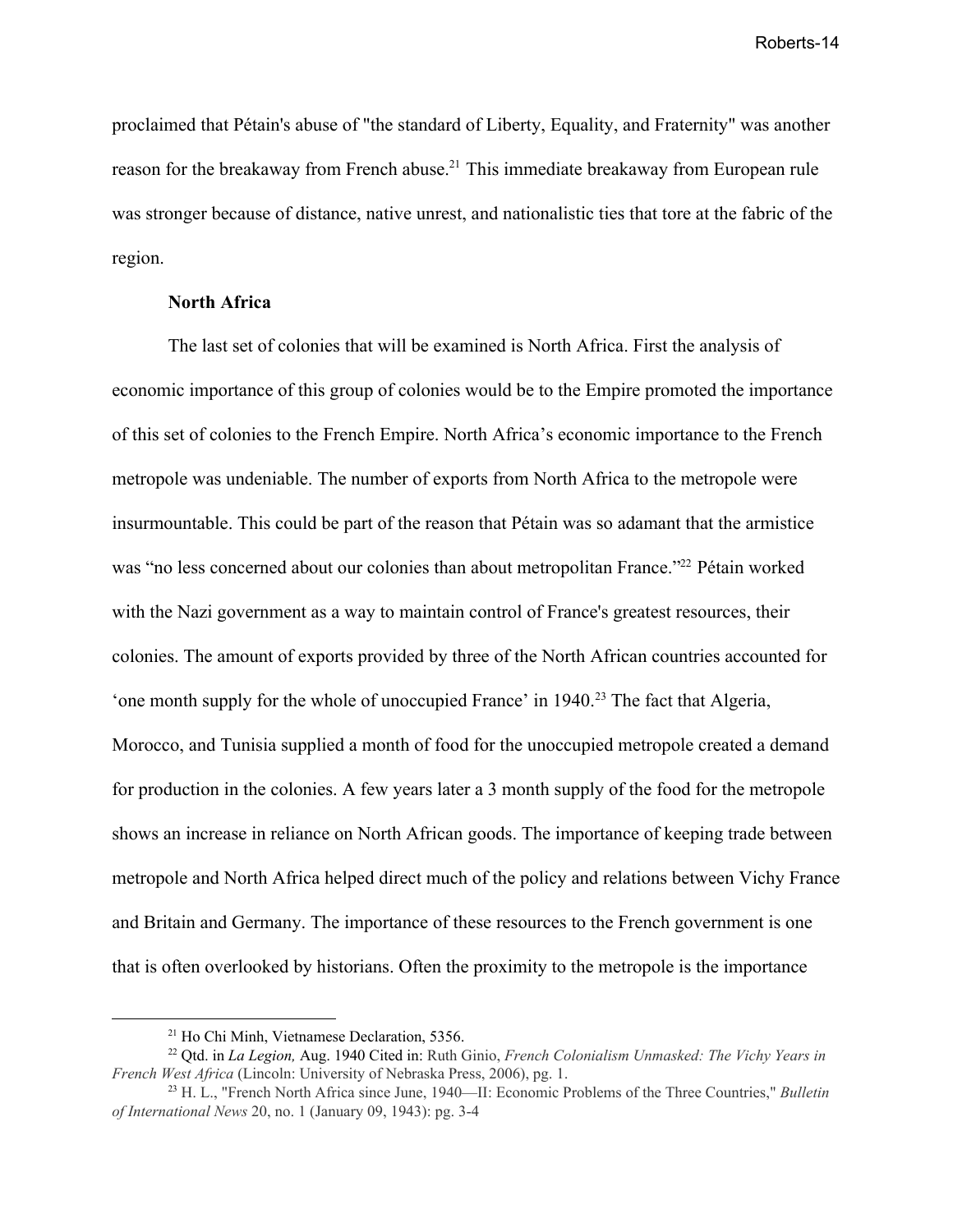piece in the relationship between North Africa and the metropole, not the reliance on trade goods.

The reorientation of industry into these three colonies created a push for more self-sufficiency into the colonies. Colonies being independent of energy needs from the metropole meant they had the ability to continue to supply the country. The importance of independent economic stability is something that the Vichy wanted not for the betterment of the colonies, but for the ability to keep industry out of German hands. They also wanted to keep the exportation of foodstuffs high. Pétain uses the proximity of the North African colonies to France as a tool for keeping the infrastructure of France out of German hands. The creation of areas to produce finished goods, such as soap factories, sugar refining, textiles, and alcohol refinement, within the colonies is one that was not present until Pétain's government.<sup>24</sup> The ability for resources to be produced and developed on 'French' soil without being controlled by Germans was something that the Vichy government strived for. The policies that were put into place for North Africa were often for the idea of keeping French interests out of German hands and with its closeness to the metropole the colonies in North Africa were perfect. Even in the initial aftermath of the fall of France the only option for continuing the fight against Germany was to move to North Africa.<sup>25</sup> Yet when that seemed to be the only option, those who opposed the armistice did nothing in the lead up to Pétain's rise to power to prepare North Africa to even try to defend against German aggression in Europe.<sup>26</sup>

The fall of France caused the Vichy Government to fight for its territories with many groups. The group in North Africa would be the Spanish. With Spanish claims upon areas of

<sup>&</sup>lt;sup>24</sup> H.L., French North Africa, 7

<sup>&</sup>lt;sup>25</sup> Hytier, Two Years, 17

 $26$  Ibid., 18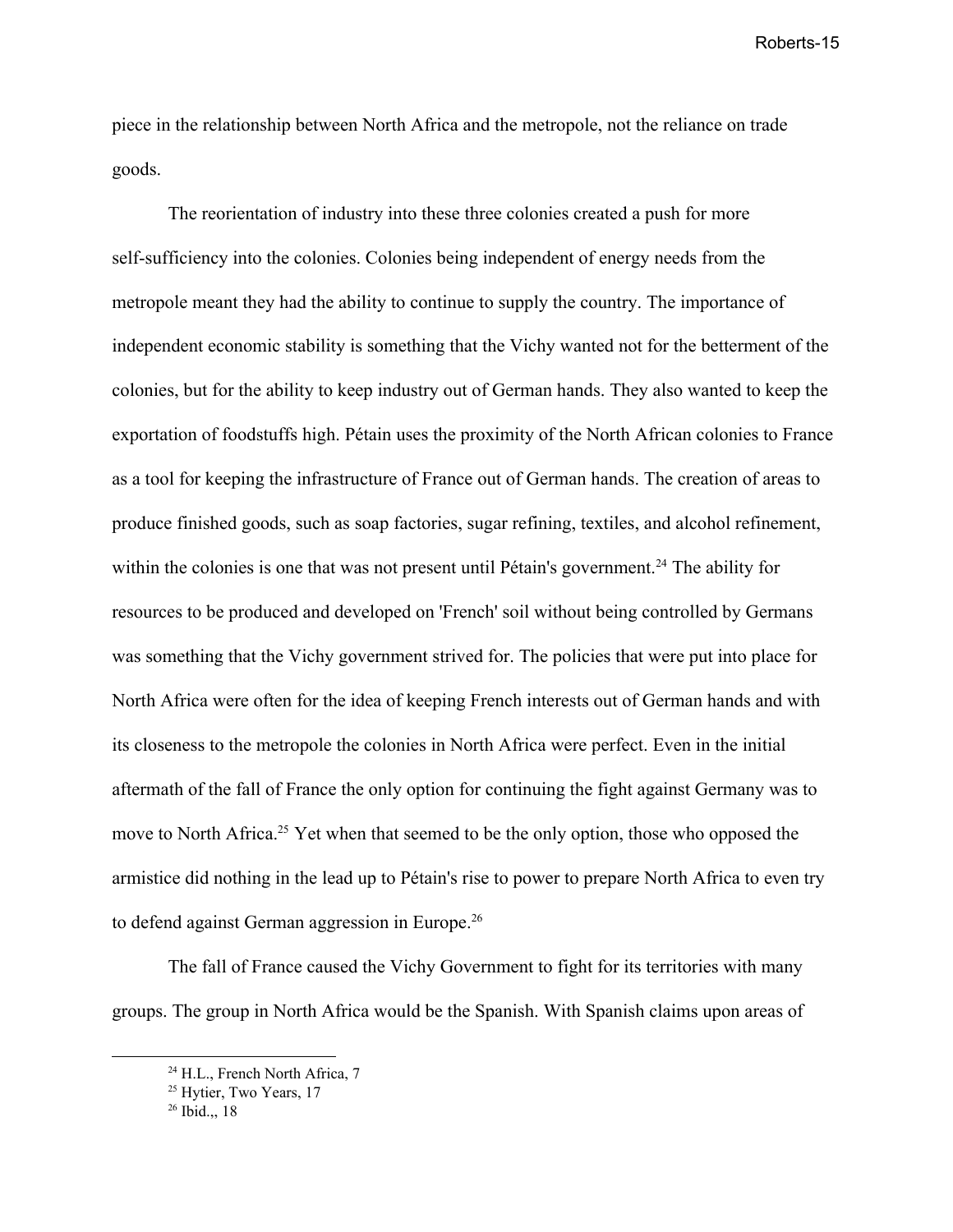Morocco that were closely linked to Spanish Morocco, the Vichy government had to deal with Spanish requests to them and to German for the areas. While trying to keep Spain neutral and German from breaking the armistice Pétain and his government were becoming trapped in dealings. Yet the indigenous people were more against being under Spanish rule, which was evident in General Nogues response to his government.<sup>27</sup> He told many at home that "any cession" of territory to Spain without fighting would be a dishonor to France<sup>"28</sup> The indigenous people saw the French government as preferable than Spanish even if it was Vichy.

Though youth programs see often used by Vichy regime to promote Imperial identity, it was a system that had been in place in North Africa since 1925.<sup>29</sup> Though these institutes were in place as part of Catholic attempts to convert the indigenous people, Pétain was able to adapt these institutes to promote his policies. The use of military leaders was used here as well particularly admirals to help this end. Admirals Abrial and Esteva were put into place in both Algeria and Tunisia respectively.<sup>30</sup> Though the military was not the first to promote the ideas of sports to North Africa, there would help promote them and push them during the area of Vichy government's tenure in North Africa.<sup>31</sup> youth sports groups had been in North Africa since the 1910's and the adaptation of these popular groups towards French nationalism happened seamlessly. Although many of the colonial officers had not seen the devastation of Hitler's army, the chose to follow the lead of Pétain and maintain the neutrality and armistice agreement with

- <sup>30</sup> Ibid., 41
- $31$  Ibid.

<sup>27</sup> Hytier, Two Years, 207

 $28$  Ibid.

<sup>29</sup> Ibid.,, 40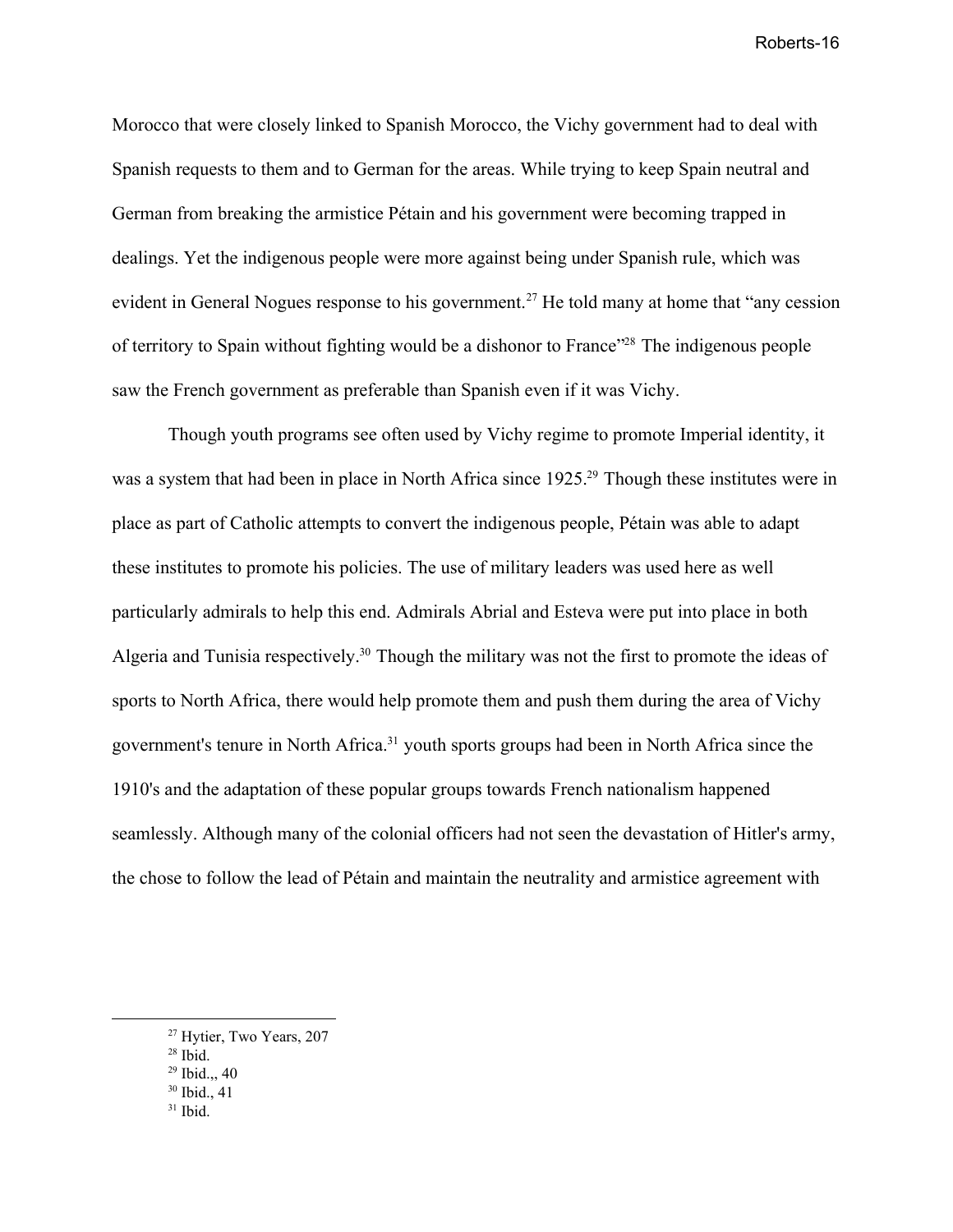Germany.<sup>32</sup> Though many in North Africa especially felt betrayed by the armistice and wished to keep up fighting, they trusted their French rulers to do what was in their best interest.

Like Indochina, the fight for independence from France in North Africa would be bloody. There would be wars for independence, the worst of which would be in Algeria. The Algerian War which is often hidden in French history was one of the worst. Henri Alleg's *The Question* gives the harshest reality of Vichy impact upon decolonization. The connections of the French officers to Gestapo and the relation of that to the impact Vichy shaped how French viewed occupiers would be one major theme of remembrance.<sup>33</sup> Though Alleg was a French journalist from the metropole, he was held hostage and tortured during the Algerian War. Submitted to waterboarding, electric shocks and other horrible acts of cruelty, Alleg opened French eyes to the door that Pétain opened when dealing with the Nazis.<sup>34</sup> This cruelty towards another human being was only an issue when it was to a French citizen. The countless indigenous lives that were also tortured in this brutal way were of no concern. Though the graphic nature of this book would cause it to be banned, it was the black mark that it put on French relations and identity from the period of Vichy France that caused it to remain banned long after the war. This inability to see worth in colonized people's lives highlights the negative impact of Pétain's policy towards non-French. Another way in which the indigenous people saw the French as Nazis was in the laws passed about Jewish citizenship.

Like in Indochina many were unable to obtain French citizenship but Jewish Algerians had been awarded that in 1870. This was something that had been a fighting point over between Muslims and the French, while Jews got caught in the middle of the two dominant groups

<sup>&</sup>lt;sup>32</sup> Hytier, Two Years, 42

<sup>33</sup> Henri Alleg. *The Question.* Lincoln: Nebraska University Press, 2006

<sup>34</sup> Alleg, *The Question*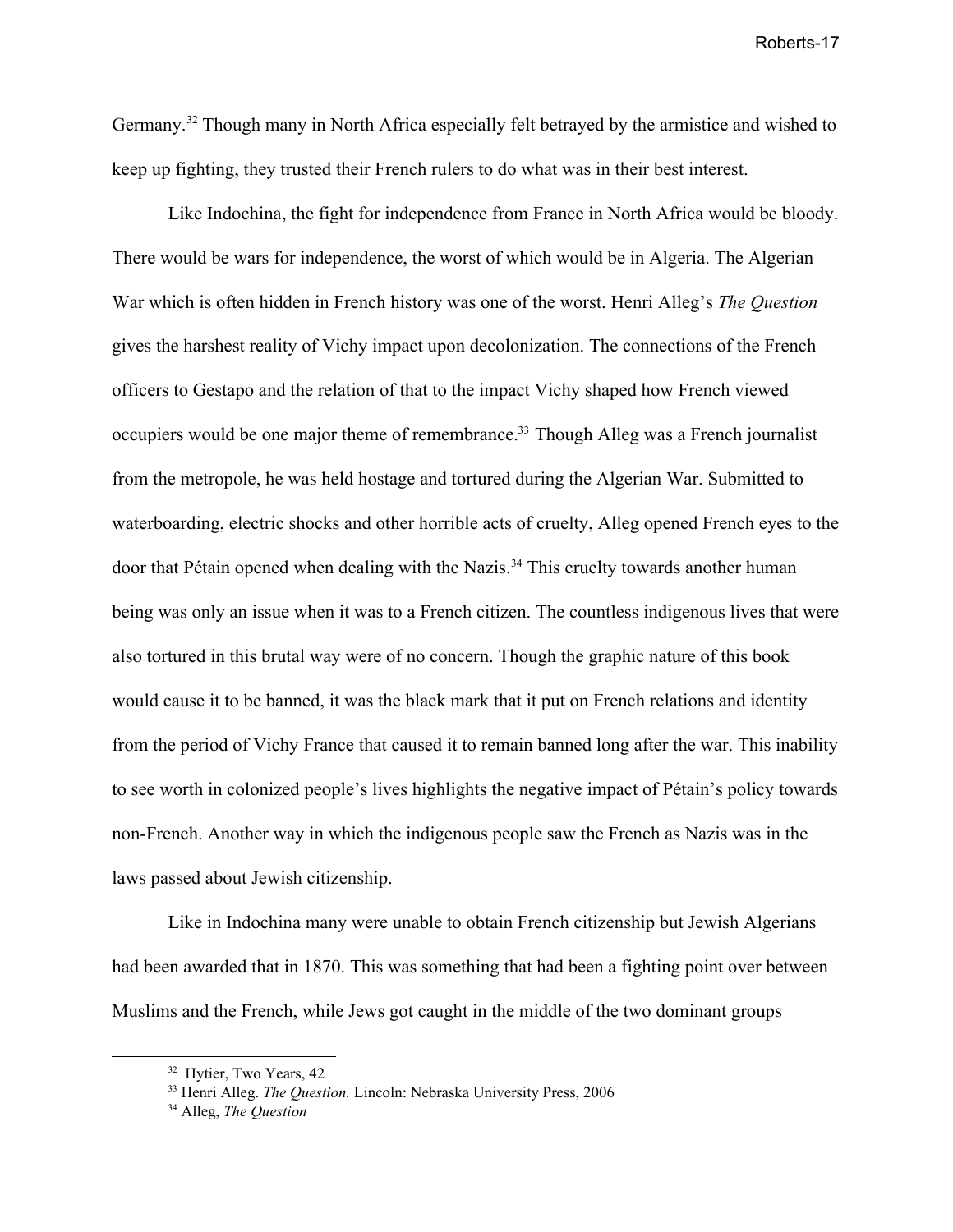waring. When Pétain repealed the Cremieux Decree he stripped away the citizenship of this group. Indigenous people in masses were now non-French. Many lost rights and privileges that became second nature to their forefathers. The removals of the French identity of Jews created a divide between Jews and colonists, but created a kinship between Jews and Muslims. This kinship was the loss of Frenchness while being a part of France. This loss of French identity fanned the flames of nationalism present in the colonies.

When the war ended people around the world rejoiced. The streets were filled from San Francisco to Tonkin, life would be returned to normal. In the small town of Sétif, rejoicing for victory of the allies and the renewal of France from German occupation were the forefront of people's minds. Yet even with this rejoicing for French victory, the non-French element of colonial life popped its head into the picture. An Algerian flag made its way into the street and cheering for the freedom from French rule and a national identity that indigenous people could rally to became a statement for the local nationalist movements that had found a home in the 'liberated' Africa. This was marred by immediate violence between French gendarmerie and the nationalists cheering in the streets. This went on for days with countless deaths, and finally when French military intervention came, it was against all Muslim communities and cities whether they were associated with the movement or not. The colonial Europeans who had been shooting people in the streets were not reprimanded, but the indigenous people being reprimanded were the focus of the attempts of quelling the violence. It was not the French fault for the violence but those non-French entities just causing trouble. These events would lead to a stronger distaste for Frenchness within the colonies as they became portrayed as militaristic and violent. This French violence would have a major effect in the Algerian war. The way in which the Algerian war is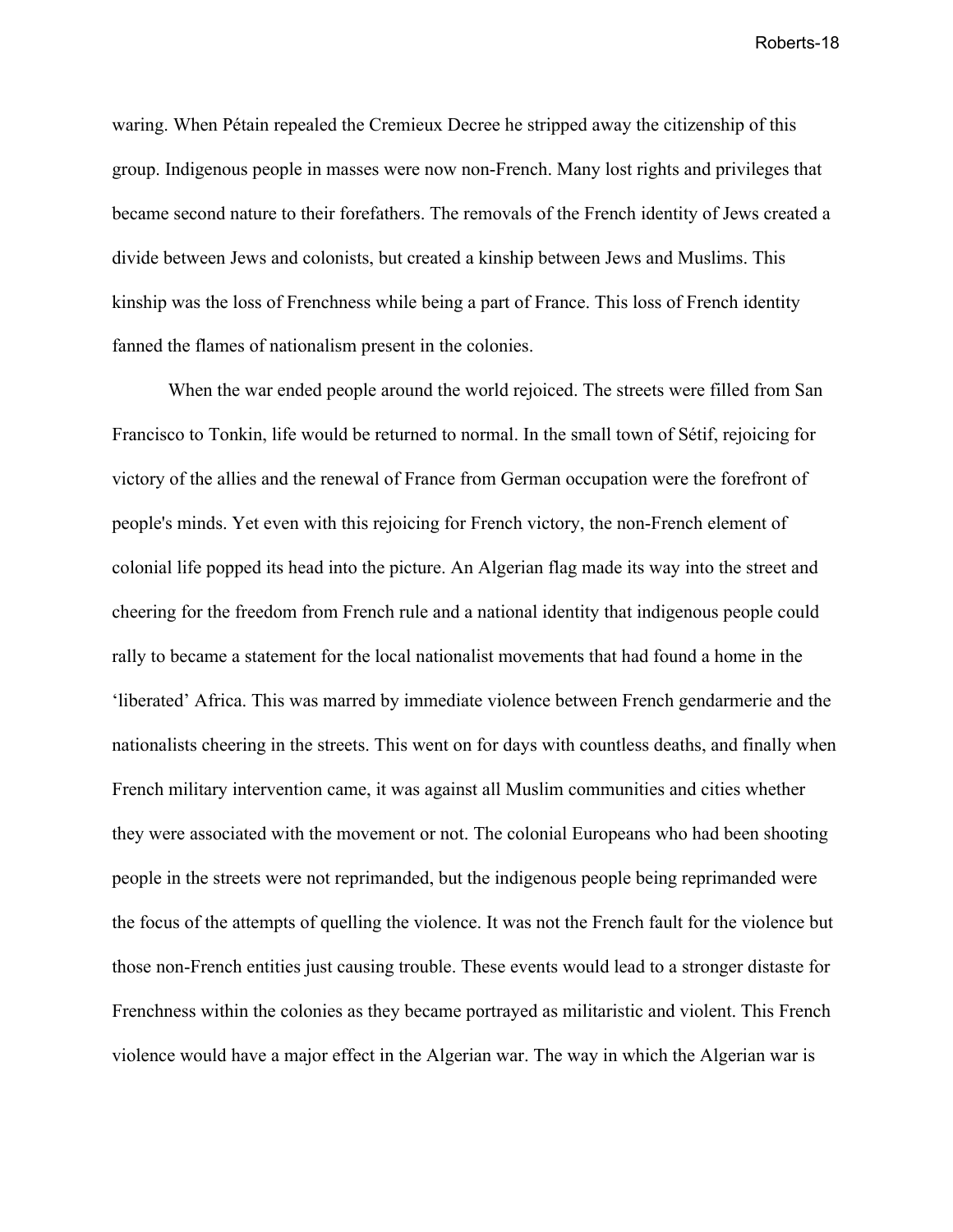viewed in the undertones of World War II films also gives insight into the impact of the harsh policies in the metropole upon the colonies.

Many of the films created depicting World War II were made after the fact, many depicted combat either rarely or not at all. Critics have said the reasoning for this is due to the fear of being related to the Algerian war which was being fought. These connections to decolonization through World War II films show a backlash of Vichy policy and Nazi policy being so similar, that years after both are gone, they have a strong effect on the war their contemporary world.<sup>35</sup> The way many were forced into labor camps in Tunisia, along with the tight hold that the Vichy government attempted to keep on Algeria and Morocco during Operation Torch would be shining examples in the impact of decolonization.<sup>36</sup> The laws that removed citizenship from Jews, created by Vichy Rule, would not be removed from the law codes when they went away. Business as usual was kept and some Vichy policy were maintained in North Africa long after the fall of that government.

This paper initially took the task of laying out many of the Vichy policies that were in place in the colonies of French Indochina and North Africa. The impact of specific leaders loyal to the Vichy cause also show a large effect upon the way these policies were enacted; this helped to create a push towards self determination. The impact that Pétain's "*travail, famille, patrie"* motto became a leading cause of nationalist sentiment in the colonies. Its implied and understood meanings created two types of nationalism, imperial and local respectively. The ability for indigenous people to reappropriate Vichy policies to push the call for nationalism was a large factor in Vichy involvement within decolonization as analyzed. The ability to turn semi racist

<sup>35</sup> Langford, Specters of Decolonization

<sup>36</sup> Memmi, Albert. *The Pillar of Salt*. Boston: Beacon, 1992.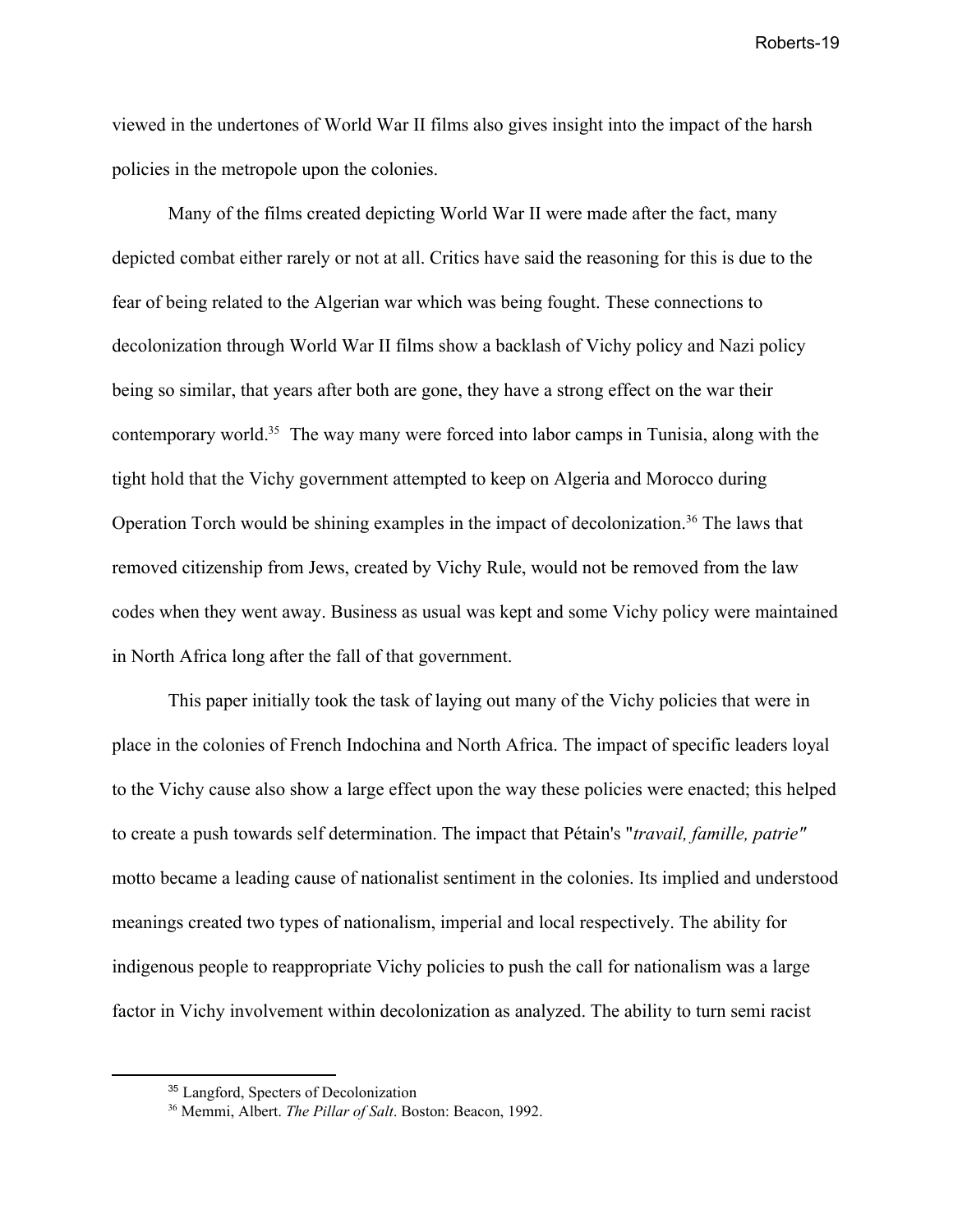ideology into a call for racial equality is the greatest evidence for how many of the Vichy policies helped break apart what it was trying to hold together.

The turn towards self determination within Indochina helps to show the cultural shift from emulation to traditional values. This mirrors the sentiment that Pétain was focusing on recreating in the metropole showing the indigenous people's ability to spin words to their benefit. This coincides with the fight between two French governments for power over the arms and legs of their Empire. By exposing the indigenous people to the enormous pressure that came with choosing between de Gaulle and Pétain, Africans and Indonesians were given authority they had not had since their colonization. The constant barrage of propaganda from both sides in West Africa was almost an overload for many of the indigenous people, causing an almost apathetic view to the European crisis. Others felt a call to nationalism as an overwhelming response to the constant pull for their authority and power, a remembrance that they could have control over their own lives. In North Africa the constant worry about Allied occupation became a threat that also caused many to fear imperialist governments even more. The ability for these people to create a third option is both inspiring and witty. This struggle lead to a lack of faith within the colonies of the European community in their ability to not only protect them, but also lead them. Even for some of those whose liberation would come later after the war, would make ties to Vichy regime and occupation to get across to the French people the severity of their actions.

The backlash away from European supremacy, due to actions by the government along with actions by others upon the government, promoted and pushed decolonization to a world wide event. The French Empire began breaking apart almost immediately after the liberation for Paris from the Germans. While some colonies took much longer, such as French West Africa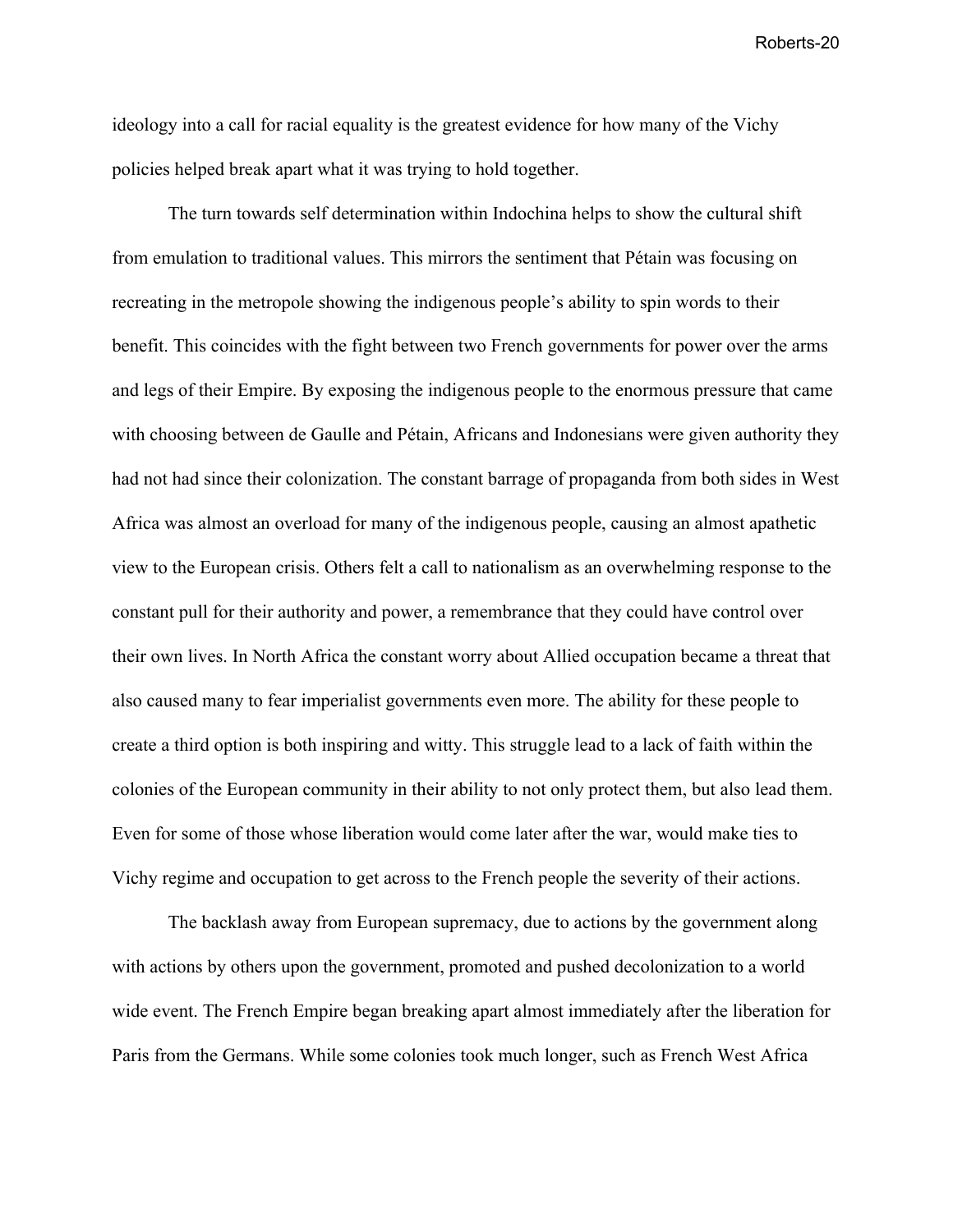which did not become independent from France until the 1960's, the effects of decolonization were created within a small spanning France State. This four year government would be the turning point in French history as the end of the empire of France. The fall of the French empire coincided with the fall of many other European empires and the move to a post-colonial world was fundamentally created out of World War II.

This World War II government that helped to push the French empire into this new world has often been overlooked, and now it will not be. This paper's goal, the illumination of the true impact of the Vichy Regime upon decolonization and the creation of the postcolonial world, shows that Pétain's government would be greater than many of the government's whose legitimacy was never in question. This look at history helps to show how even though the past is full of things people would rather forget, without them the world would not be where it is now. Is that for better or worse, that is not the point. The point is that all of the world's history is important, and if we lose that, we lose more than we would like to admit.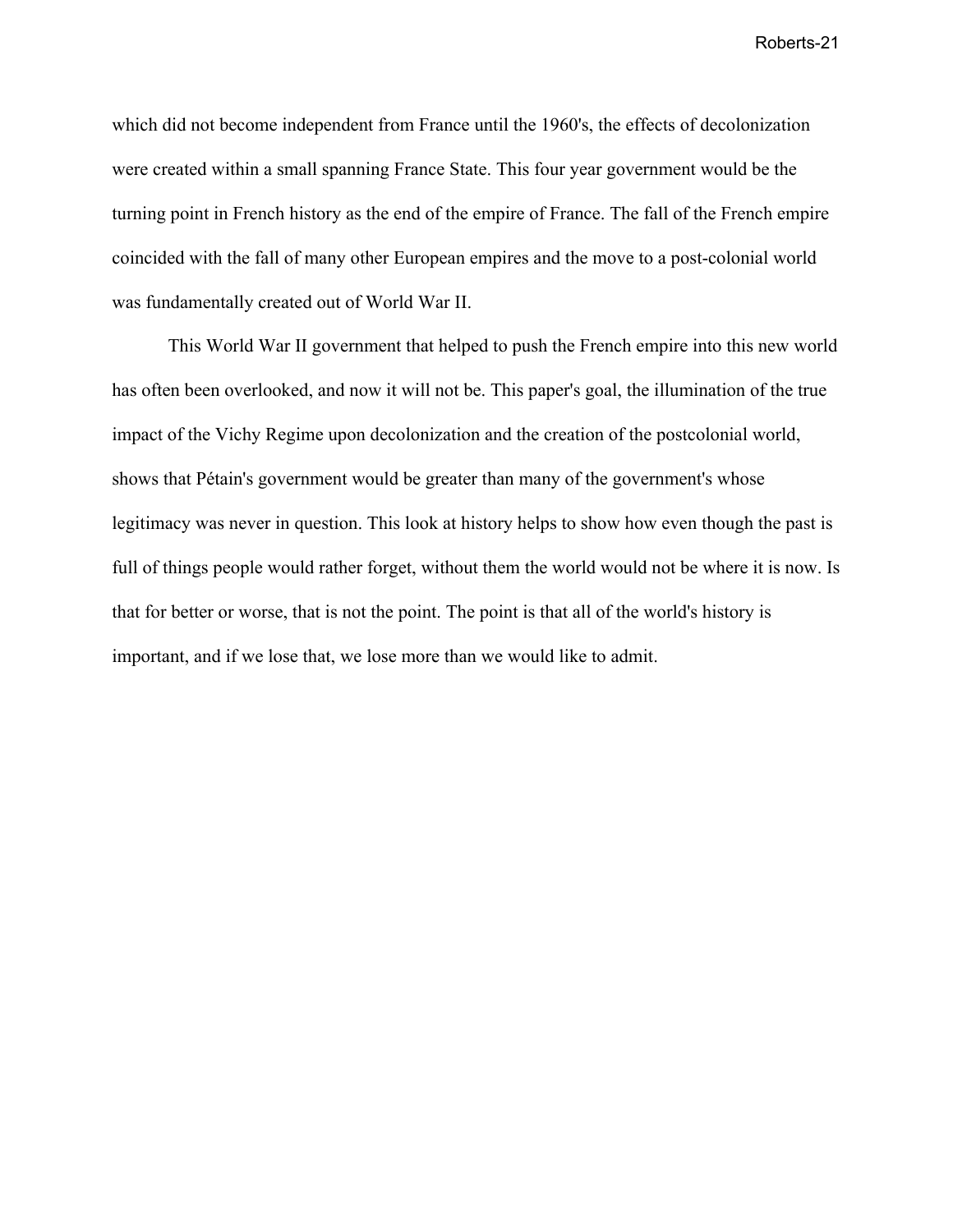### Bibliography

- Adler K.H. , "Vichy Specificities: Repositioning the French Past." *Contemporary European History* 9, no. 03 (2000), [http://journals.cambridge.org/abstract\\_S0960777300003106\)](http://journals.cambridge.org/abstract_S0960777300003106)
- Alleg, Henri. *The Question.* Lincoln: Nebraska University Press, 2006
- Aron, Robert. *The Vichy Regime 1940-44*. New York: The Macmillan Company, 1958.
- Atkin, Nicholas. "The Challenge to Laïcité: Church, State and Schools in Vichy France, 1940-1944." *The Historical Journal* 35, no. 1 (1992): 151-169. http://www.jstor.org/stable/2639483
- Curtis, Michael. *Verdict on Vichy: Power and Prejudice in the Vichy France Regime.* New York:Arcade Publishing, 2002.
- Genova, James Eskridge. *Colonial Ambivalence, Cultural Authenticity, and the Limitations of Mimicry in French-Ruled West Africa, 1914-1956*. New York: Peter Lang, 2004.
- Ginio, Ruth. "Marshal Pétain Spoke To School Children: Vichy Propaganda in French West Africa 1940-1943." *The International Journal of African Historical Studies* 33, no. 2 (2000): 291-312. http://www.jstor.org/stable/220650.
- -----, *French Colonialism Unmasked: The Vichy Years in French West Africa.* Lincoln: University of Nebraska Press, 2006.

Griffin Jonathan, *The Call To Honour 1940-1942 Documents*, New York; The Viking Press 1955

- Hight, Eleanor M., and Gary D. Sampson. *Colonialist Photography: Imag(in)ing Race and Place*. London: Routledge, 2002.
- Hitchcock, William I. "Pierre Boisson, French West Africa, and the Postwar Epuration: A Case from the Aix Files." *French Historical Studies* 24, no. 2 (2001): 305-41.
- Hytier, Adrienne Doris. *Two Years of French Foreign Policy Vichy 1940-1942.* France, 1958
- Jennings, Eric Thomas. *Vichy in the Tropics: Pétain's National Revolution in Madagascar, Guadeloupe, and Indochina, 1940-1944*. Stanford: Stanford University Press, 2001
- L., H. "French North Africa since June, 1940—II: Economic Problems of the Three Countries." *Bulletin of International News* 20, no. 1 (January 09, 1943): 3-8. [http://www.jstor.org/stable/10.2307/25643364?ref=search-gateway:bfffc3ad7dbf4e04c95](http://www.jstor.org/stable/10.2307/25643364?ref=search-gateway:bfffc3ad7dbf4e04c954efe6e00b1c2c) [4efe6e00b1c2c.](http://www.jstor.org/stable/10.2307/25643364?ref=search-gateway:bfffc3ad7dbf4e04c954efe6e00b1c2c)